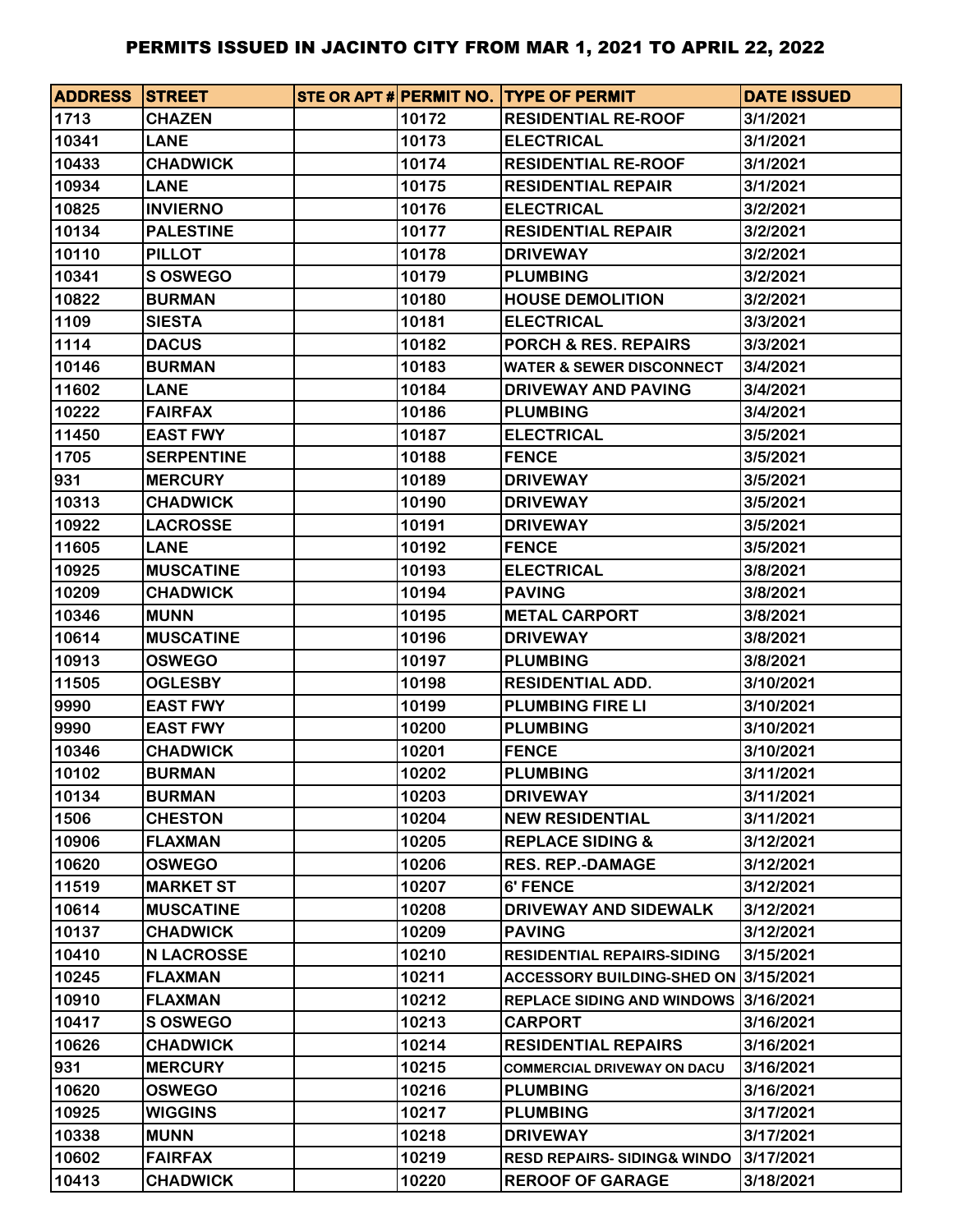| 11519 | <b>MARKET ST</b>  | 10221 | <b>MECHANICAL</b>                         | 3/19/2021 |
|-------|-------------------|-------|-------------------------------------------|-----------|
| 10118 | <b>CHADWICK</b>   | 10222 | <b>FENCE</b>                              | 3/19/2021 |
| 10426 | <b>PALESTINE</b>  | 10223 | <b>RESIDENTIAL REPAIRS</b>                | 3/19/2021 |
| 1533  | <b>JENNIFER</b>   | 10224 | <b>RESIDENTIAL REPAIRS</b>                | 3/19/2021 |
| 1618  | <b>JENNIFER</b>   | 10225 | <b>RESIDENTIAL REPAIRS</b>                | 3/22/2021 |
| 10341 | S OSWEGO          | 10226 | <b>ELECTRICAL</b>                         | 3/22/2021 |
| 1521  | <b>SERPENTINE</b> | 10227 | <b>PLUMBING</b>                           | 3/22/2021 |
| 11510 | <b>OXHAM</b>      | 10228 | <b>ELECTRICAL</b>                         | 3/22/2021 |
| 10509 | <b>LANE</b>       | 10229 | <b>FENCE-METAL</b>                        | 3/23/2021 |
| 11026 | <b>MUSCATINE</b>  | 10230 | <b>RESIDENTIAL REPAIRS</b>                | 3/23/2021 |
| 10626 | <b>GARBER</b>     | 10231 | <b>DRIVEWAY</b>                           | 3/24/2021 |
| 10934 | <b>OSWEGO</b>     | 10232 | <b>PAVING</b>                             | 3/24/2021 |
| 1613  | <b>CASPERSON</b>  | 10233 | <b>RESIDENTIAL REPAIRS-WINDOWS</b>        | 3/25/2021 |
| 10121 | <b>CHADWICK</b>   | 10234 | <b>RESIDENTIAL REPAIRS-WINDOWS</b>        | 3/25/2021 |
| 10229 | <b>NORVIC</b>     | 10235 | <b>PLUMBING</b>                           | 3/25/2021 |
| 10205 | <b>CHADWICK</b>   | 10236 | <b>ELECTRICAL</b>                         | 3/26/2021 |
| 10146 | <b>BURMAN</b>     | 10237 | <b>PLUMBING</b>                           | 3/29/2021 |
| 11026 | <b>LACROSSE</b>   | 10238 | <b>RESIDENTIAL RE-ROOF</b>                | 3/29/2021 |
| 11602 | <b>OXHAM</b>      | 10239 | <b>PAVING</b>                             | 3/29/2021 |
| 1709  | <b>CASPERSON</b>  | 10240 | <b>ACCESSORY BUILDING-SHED</b>            | 3/30/2021 |
| 1709  | <b>CASPERSON</b>  | 10241 | <b>MECHANICAL</b>                         | 3/30/2021 |
| 11505 | <b>OXHAM</b>      | 10242 | <b>CARPORT</b>                            | 3/30/2021 |
| 10122 | <b>PALESTINE</b>  | 10243 | <b>RESIDENTIAL RE-ROOF</b>                | 3/30/2021 |
| 1109  | <b>MERCURY</b>    | 10244 | <b>FENCE</b>                              | 3/30/2021 |
| 10238 | <b>NORVIC</b>     | 10245 | <b>REPLACE SIDING</b>                     | 3/31/2021 |
| 10706 | <b>LANE</b>       | 10246 | <b>DRIVEWAY</b>                           | 4/1/2021  |
| 10617 | <b>MUSCATINE</b>  | 10247 | <b>BLOCK AND BASE LEVEL</b>               | 4/1/2021  |
| 1713  | <b>CASPERSON</b>  | 10248 | <b>DRIVEWAY</b>                           | 4/1/2021  |
| 10310 | <b>WIGGINS</b>    | 10249 | <b>PAVING</b>                             | 4/1/2021  |
| 11519 | <b>MARKET ST</b>  | 10250 | <b>PLUMBING</b>                           | 4/5/2021  |
| 11001 | <b>MUSCATINE</b>  | 10251 | <b>ELECTRICAL</b>                         | 4/5/2021  |
| 11005 | <b>MUSCATINE</b>  | 10252 | <b>ELECTRICAL</b>                         | 4/5/2021  |
| 1610  | <b>CASPERSON</b>  | 10253 | <b>DRIVEWAY</b>                           | 4/5/2021  |
| 10602 | <b>WIGGINS</b>    | 10254 | <b>FENCE AND REPLACE SIDING 14/6/2021</b> |           |
| 1702  | <b>CHESTON</b>    | 10255 | <b>REROOF</b>                             | 4/6/2021  |
| 10505 | <b>CHADWICK</b>   | 10256 | <b>DRIVEWAY</b>                           | 4/6/2021  |
| 10314 | <b>EAST FWY</b>   | 10257 | <b>ELECTRICAL</b>                         | 4/6/2021  |
| 11510 | <b>FLAXMAN</b>    | 10258 | <b>PLUMBING</b>                           | 4/6/2021  |
| 10802 | <b>MUSCATINE</b>  | 10259 | <b>DRIVEWAY</b>                           | 4/7/2021  |
| 10241 | <b>PALESTINE</b>  | 10260 | <b>RESIDENTIAL REPAIRS</b>                | 4/7/2021  |
| 10121 | <b>CHADWICK</b>   | 10261 | <b>RES-REMODEL</b>                        | 4/8/2021  |
| 1626  | <b>JENNIFER</b>   | 10263 | <b>ELECTRICAL</b>                         | 4/8/2021  |
| 10521 | <b>NORVIC</b>     | 10264 | <b>FOUNDATION LEVEL</b>                   | 4/9/2021  |
| 10117 | <b>RUMAR</b>      | 10265 | <b>ACCESSORY BLDG</b>                     | 4/9/2021  |
| 10930 | <b>BURMAN</b>     | 10266 | <b>FENCE</b>                              | 4/9/2021  |
| 10510 | <b>WIGGINS</b>    | 10267 | <b>RESIDENTIAL REPAIRS</b>                | 4/9/2021  |
| 10425 | <b>WIGGINS</b>    | 10268 | <b>FENCE</b>                              | 4/9/2021  |
| 1709  | <b>CASPERSON</b>  | 10269 | <b>ELECTRICAL</b>                         | 4/12/2021 |
| 10606 | <b>WIGGINS</b>    | 10270 | <b>DRIVEWAY</b>                           | 4/12/2021 |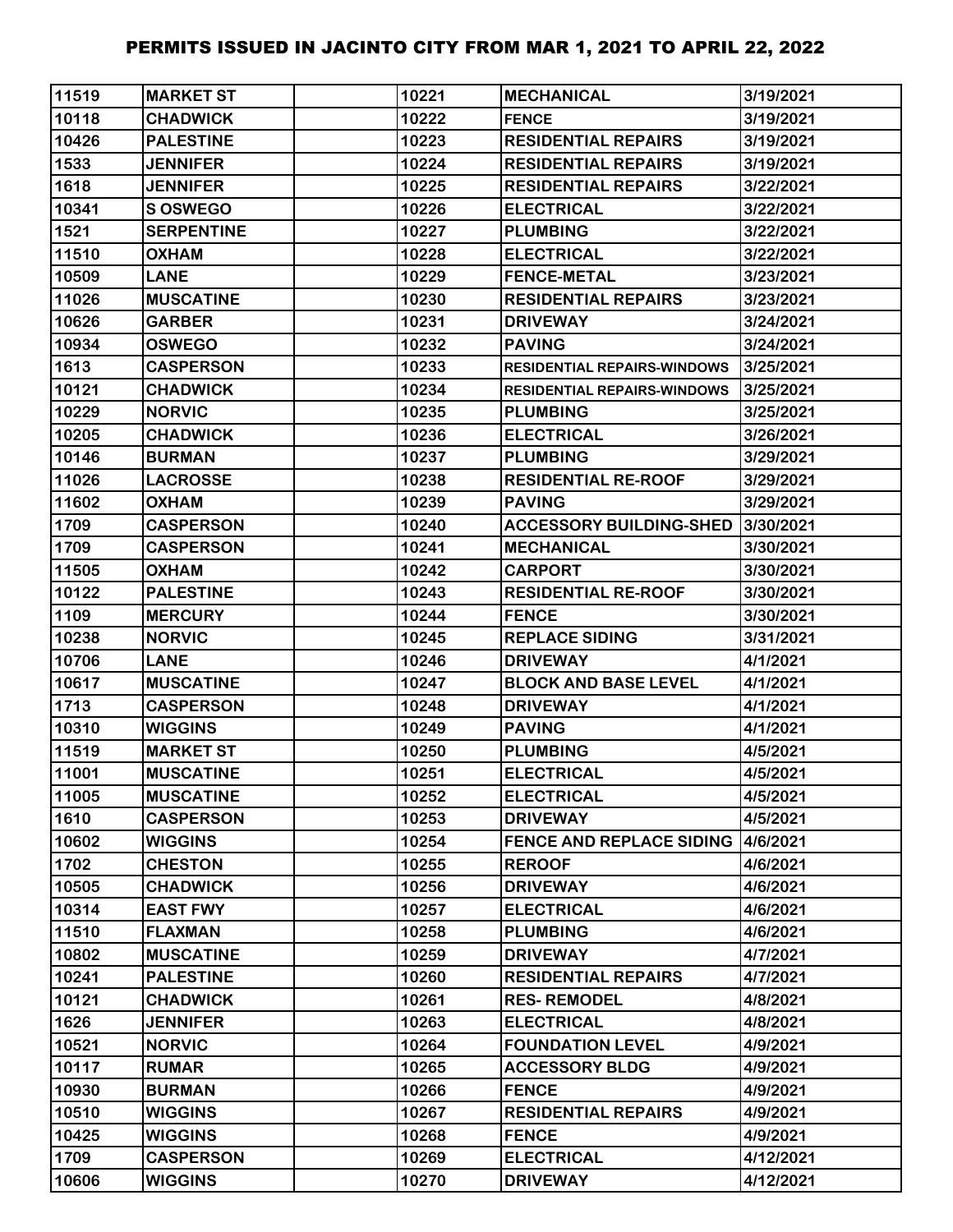| 1702  | <b>JENNIFER</b>  |                   | 10271 | <b>PLUMBING</b>                    | 4/12/2021 |
|-------|------------------|-------------------|-------|------------------------------------|-----------|
| 10405 | <b>MUSCATINE</b> |                   | 10272 | <b>WOOD FENCE</b>                  | 4/12/2021 |
| 10629 | <b>FLAXMAN</b>   |                   | 10273 | <b>SHED REPAIRS</b>                | 4/12/2021 |
| 10205 | <b>PILLOT</b>    |                   | 10274 | <b>CHAINLINK &amp; WOOD FENCE</b>  | 4/12/2021 |
| 10138 | <b>PILLOT</b>    |                   | 10275 | <b>DRIVEWAY</b>                    | 4/13/2021 |
| 10425 | <b>BURMAN</b>    |                   | 10276 | <b>DRIVEWAY</b>                    | 4/13/2021 |
| 1606  | <b>JENNIFER</b>  |                   | 10277 | <b>REROOF</b>                      | 4/13/2021 |
| 10511 | <b>LACROSSE</b>  |                   | 10278 | <b>COMM. REMODEL</b>               | 4/14/2021 |
| 10511 | <b>LACROSSE</b>  | TB1685-33/3410279 |       | <b>COMM. REMODEL</b>               | 4/14/2021 |
| 10511 | <b>LACROSSE</b>  | TB1685-33/3410280 |       | <b>COMM. REMODEL</b>               | 4/14/2021 |
| 10511 | <b>LACROSSE</b>  | TB272-31/32 10281 |       | <b>COMM. REMODEL</b>               | 4/14/2021 |
| 10511 | <b>LACROSSE</b>  | TB272-31/32 10282 |       | <b>COMM. REMODEL</b>               | 4/14/2021 |
| 10511 | <b>LACROSSE</b>  | TB243-29/30 10283 |       | <b>COMM. REMODEL</b>               | 4/14/2021 |
| 10511 | <b>LACROSSE</b>  | TB243-29/30 10284 |       | <b>COMM. REMODEL</b>               | 4/14/2021 |
| 10511 | <b>LACROSSE</b>  |                   | 10285 | <b>COMM. REMODEL</b>               | 4/14/2021 |
| 10511 | <b>LACROSSE</b>  | 27/28             | 10286 | <b>COMM. REMODEL</b>               | 4/14/2021 |
| 10511 | <b>LACROSSE</b>  | TB900-26          | 10287 | <b>COMM. REMODEL</b>               | 4/14/2021 |
| 10511 | <b>LACROSSE</b>  | TB900-26          | 10288 | <b>COMM. REMODEL</b>               | 4/14/2021 |
| 10511 | <b>LACROSSE</b>  | TB2457-39/4010289 |       | <b>COMM. REMODEL</b>               | 4/14/2021 |
| 10918 | <b>VERANO</b>    |                   | 10290 | <b>REROOF</b>                      | 4/15/2021 |
| 10905 | <b>VERANO</b>    |                   | 10291 | <b>METAL CARPORT</b>               | 4/15/2021 |
| 11515 | <b>MARKET</b>    |                   | 10292 | <b>MECHANICAL</b>                  | 4/15/2021 |
| 1610  | <b>BURMAN</b>    |                   | 10293 | <b>RES.REPAIRS</b>                 | 4/15/2021 |
| 1317  | <b>BELIN</b>     |                   | 10294 | <b>INGROUND POOL</b>               | 4/16/2021 |
| 10201 | <b>FLAXMAN</b>   |                   | 10295 | <b>WOOD-FENCE</b>                  | 4/16/2021 |
| 10714 | <b>PILLOT</b>    |                   | 10296 | <b>WOOD FENCE</b>                  | 4/16/2021 |
| 10118 | <b>WIGGINS</b>   |                   | 10297 | <b>RES.REPAIRS</b>                 | 4/19/2021 |
| 10213 | <b>NORVIC</b>    |                   | 10298 | <b>PLUMBING</b>                    | 4/19/2021 |
| 1335  | <b>HORATIO</b>   |                   | 10299 | <b>DEMO.SHED</b>                   | 4/19/2021 |
| 1734  | <b>BELIN</b>     |                   | 10300 | <b>DRIVEWAY</b>                    | 4/20/2021 |
| 1717  | <b>JENNIFER</b>  |                   | 10302 | PATIO, ROOF DECK STRUCTUI4/20/2021 |           |
| 1506  | <b>CHESTON</b>   |                   | 10303 | <b>PLUMBING</b>                    | 4/21/2021 |
| 10146 | <b>BURMAN</b>    |                   | 10304 | <b>MECHANICAL</b>                  | 4/21/2021 |
| 10202 | <b>PALESTINE</b> |                   | 10305 | <b>FENCE</b>                       | 4/21/2021 |
| 10330 | <b>MUNN</b>      |                   | 10306 | <b>RESIDENTIAL RE-ROOF</b>         | 4/21/2021 |
| 10409 | <b>BURMAN</b>    |                   | 10307 | <b>PLUMBING</b>                    | 4/22/2021 |
| 11502 | <b>CELTIS</b>    |                   | 10308 | <b>DRIVEWAY</b>                    | 4/23/2021 |
| 1526  | <b>BELIN</b>     |                   | 10309 | <b>DRIVEWAY</b>                    | 4/23/2021 |
| 10146 | <b>BURMAN</b>    |                   | 10310 | <b>ELECTRICAL</b>                  | 4/23/2021 |
| 1702  | <b>JENNIFER</b>  |                   | 10311 | <b>MECHANICAL</b>                  | 4/23/2021 |
| 10441 | N OSWEGO         |                   | 10312 | <b>REPLACE SIDING &amp; TRIM</b>   | 4/23/2021 |
| 11020 | <b>BURMAN</b>    |                   | 10313 | <b>PLUMBING</b>                    | 4/27/2021 |
| 10122 | <b>BURMAN</b>    |                   | 10315 | <b>RESIDENTIAL RE-ROOF</b>         | 4/27/2021 |
| 921   | <b>AKRON</b>     |                   | 10316 | <b>RIGHT OF WAY</b>                | 4/27/2021 |
| 11519 | <b>MARKET ST</b> |                   | 10317 | <b>RIGHT OF WAY</b>                | 4/27/2021 |
| 10401 | <b>MUNN</b>      |                   | 10318 | <b>RESIDENTIAL RE-ROOF</b>         | 4/27/2021 |
| 11519 | <b>MARKET ST</b> |                   | 10319 | <b>PLUMBING</b>                    | 4/29/2021 |
| 10409 | <b>BURMAN</b>    |                   | 10320 | <b>DEMOLITION</b>                  | 4/29/2021 |
| 931   | <b>MERCURY</b>   |                   | 10321 | <b>COMMERCIAL REMODEL</b>          | 5/3/2021  |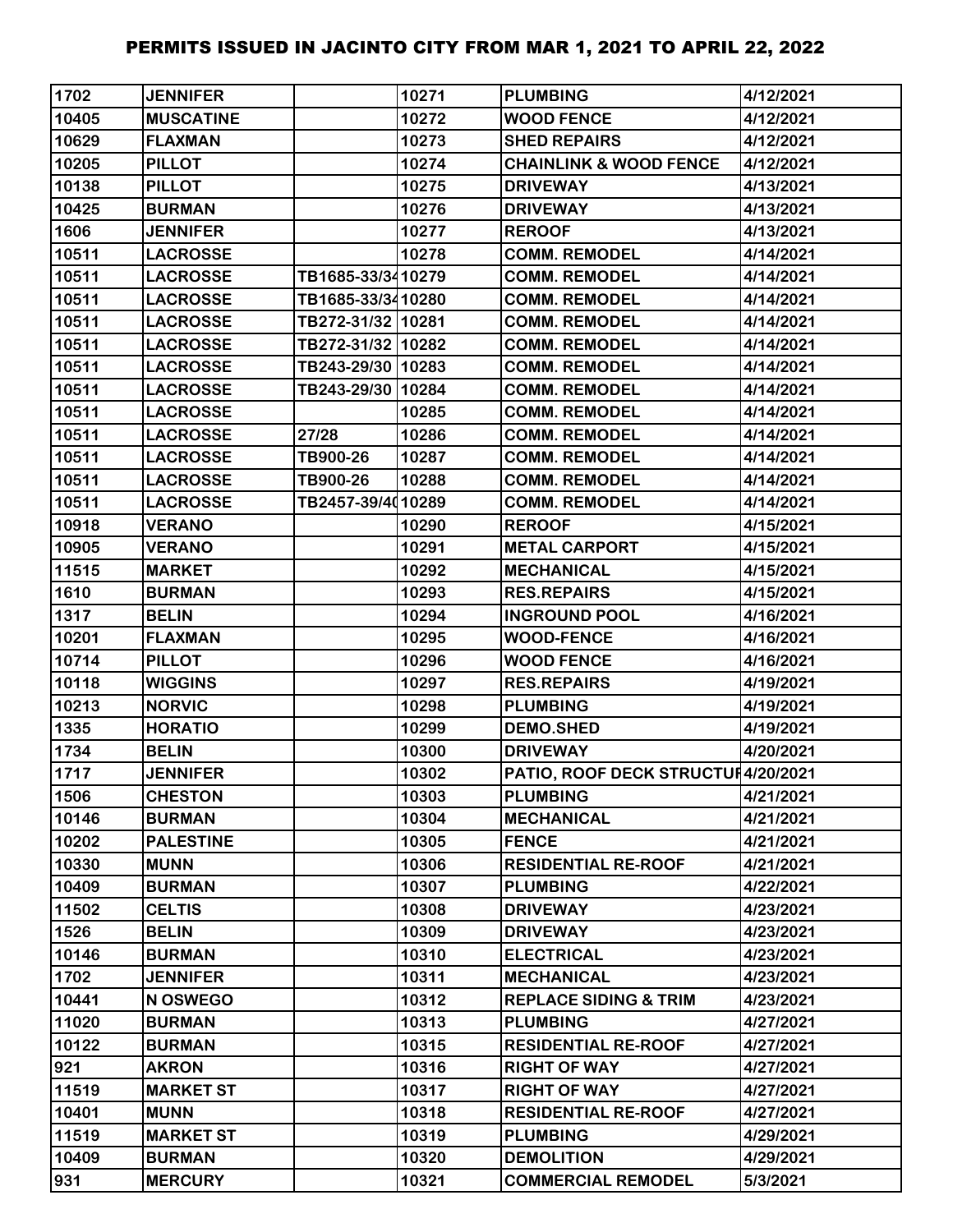| 11602 | <b>SEAGRAM</b>    | 10322 | RES.REP.(ROOF & B.PORCH FF 5/3/2021      |           |
|-------|-------------------|-------|------------------------------------------|-----------|
| 11505 | <b>OXHAM</b>      | 10323 | <b>DRIVEWAY, PAVING &amp; GATE</b>       | 5/3/2021  |
| 10237 | <b>MARKET</b>     | 10324 | <b>PLUMBING</b>                          | 5/4/2021  |
| 1625  | <b>JENNIFER</b>   | 10325 | <b>PLUMBING</b>                          | 5/4/2021  |
| 1506  | <b>CHESTON</b>    | 10326 | <b>MECHANICAL</b>                        | 5/4/2021  |
| 10529 | <b>LACROSSE</b>   | 10327 | <b>ELECTRICAL</b>                        | 5/4/2021  |
| 1434  | <b>HORATIO</b>    | 10328 | <b>PLUMBING</b>                          | 5/4/2021  |
| 10425 | <b>CHADWICK</b>   | 10329 | <b>DRIVEWAY</b>                          | 5/4/2021  |
| 10606 | <b>WIGGINS</b>    | 10330 | <b>FENCE</b>                             | 5/4/2021  |
| 10938 | <b>LACROSSE</b>   | 10331 | <b>RESIDENTIAL - REMODEL</b>             | 5/5/2021  |
| 10638 | <b>FAIRFAX</b>    | 10332 | <b>FENCE-WOOD</b>                        | 5/5/2021  |
| 10702 | <b>NORVIC</b>     | 10333 | <b>REROOF</b>                            | 5/6/2021  |
| 10201 | <b>PALESTINE</b>  | 10334 | <b>RESIDENTIAL REPAIRS</b>               | 5/6/2021  |
| 10706 | <b>FLAXMAN</b>    | 10335 | <b>PAVING</b>                            | 5/6/2021  |
| 11030 | <b>VERANO</b>     | 10336 | <b>RESIDENTIAL RE-ROOF</b>               | 5/6/2021  |
| 10505 | <b>PALESTINE</b>  | 10337 | <b>FENCE &amp; GATE</b>                  | 5/6/2021  |
| 10319 | <b>PALESTINE</b>  | 10338 | COM REMODEL-REROOF & PAINT 5/7/2021      |           |
| 1426  | <b>HORATIO</b>    | 10339 | <b>DEMOLITION-SHED</b>                   | 5/7/2021  |
| 10534 | <b>PALESTINE</b>  | 10340 | <b>FENCE-GATE</b>                        | 5/7/2021  |
| 10610 | <b>BURMAN</b>     | 10341 | RES. ADDITION(BEDROOM-ON SL 5/11/2021    |           |
| 1506  | <b>CHESTON</b>    | 10342 | <b>ELECTRICAL</b>                        | 5/11/2021 |
| 11505 | <b>OGLESBY</b>    | 10343 | <b>ELECTRICAL</b>                        | 5/11/2021 |
| 10714 | <b>GARBER LN</b>  | 10344 | <b>NEW WINDOWS</b>                       | 5/12/2021 |
| 10102 | <b>FAIRFAX</b>    | 10345 | <b>ACCESSORY BUILDING</b>                | 5/12/2021 |
| 10434 | <b>PILLOT</b>     | 10346 | <b>ELECTRICAL</b>                        | 5/13/2021 |
| 10918 | <b>FLAXMAN</b>    | 10347 | <b>4FT TALL PICKET FENCE</b>             | 5/13/2021 |
| 10345 | <b>N LACROSSE</b> | 10348 | <b>RESIDENTIAL RE-ROOF</b>               | 5/13/2021 |
| 10237 | <b>MARKET</b>     | 10349 | <b>MECHANICAL</b>                        | 5/14/2021 |
| 1702  | <b>JENNIFER</b>   | 10350 | <b>DRIVEWAY</b>                          | 5/14/2021 |
| 11518 | <b>CELTIS</b>     | 10351 | <b>PLUMBING</b>                          | 5/14/2021 |
| 10209 | <b>RUMAR</b>      | 10352 | <b>GAZEBO</b>                            | 5/14/2021 |
| 11009 | <b>WIGGINS</b>    | 10353 | <b>PLUMBING</b>                          | 5/17/2021 |
| 10433 | <b>LANE</b>       | 10354 | <b>LEVEL BLOCK &amp; BASE FOUNDATION</b> | 5/17/2021 |
| 10501 | <b>WIGGINS</b>    | 10355 | <b>RESIDENTIAL RE-ROOF</b>               | 5/17/2021 |
| 10824 | <b>INVIERNO</b>   | 10356 | <b>LEVEL BLK &amp; BASE AND ADDITION</b> | 5/17/2021 |
| 10510 | <b>CHADWICK</b>   | 10357 | <b>DRIVEWAY</b>                          | 5/18/2021 |
| 10345 | <b>LANE</b>       | 10358 | <b>RESIDENTIAL ADDITION</b>              | 5/18/2021 |
| 10533 | <b>BURMAN</b>     | 10359 | <b>FENCE &amp; RESIDENTIAL REPAIRS</b>   | 5/18/2021 |
| 11013 | <b>VERANO</b>     | 10360 | LEVEL BLK & BASE AND RE-ROOF             | 5/18/2021 |
| 10909 | <b>OSWEGO</b>     | 10361 | <b>RESIDENTIAL REPAIRS</b>               | 5/18/2021 |
| 1705  | <b>SERPENTINE</b> | 10362 | <b>GENERATOR</b>                         | 5/19/2021 |
| 1705  | <b>SERPENTINE</b> | 10363 | <b>ELECTRICAL</b>                        | 5/19/2021 |
| 1705  | <b>SERPENTINE</b> | 10364 | <b>PLUMBING</b>                          | 5/19/2021 |
| 10225 | <b>MUNN</b>       | 10365 | <b>WOOD FENCE</b>                        | 5/20/2021 |
| 10517 | <b>CHADWICK</b>   | 10366 | <b>RESIDENTIAL RE-ROOF</b>               | 5/19/2021 |
| 1317  | <b>BELIN</b>      | 10367 | <b>PLUMBING</b>                          | 5/20/2021 |
| 11513 | <b>SEAGRAM</b>    | 10368 | <b>ACCESORY BUILDING</b>                 | 5/21/2021 |
| 10337 | <b>PILLOT</b>     | 10369 | <b>PAVING</b>                            | 5/21/2021 |
| 1627  | <b>CHAZEN</b>     | 10370 | <b>RESIDENTIAL RE-ROOF</b>               | 5/21/2021 |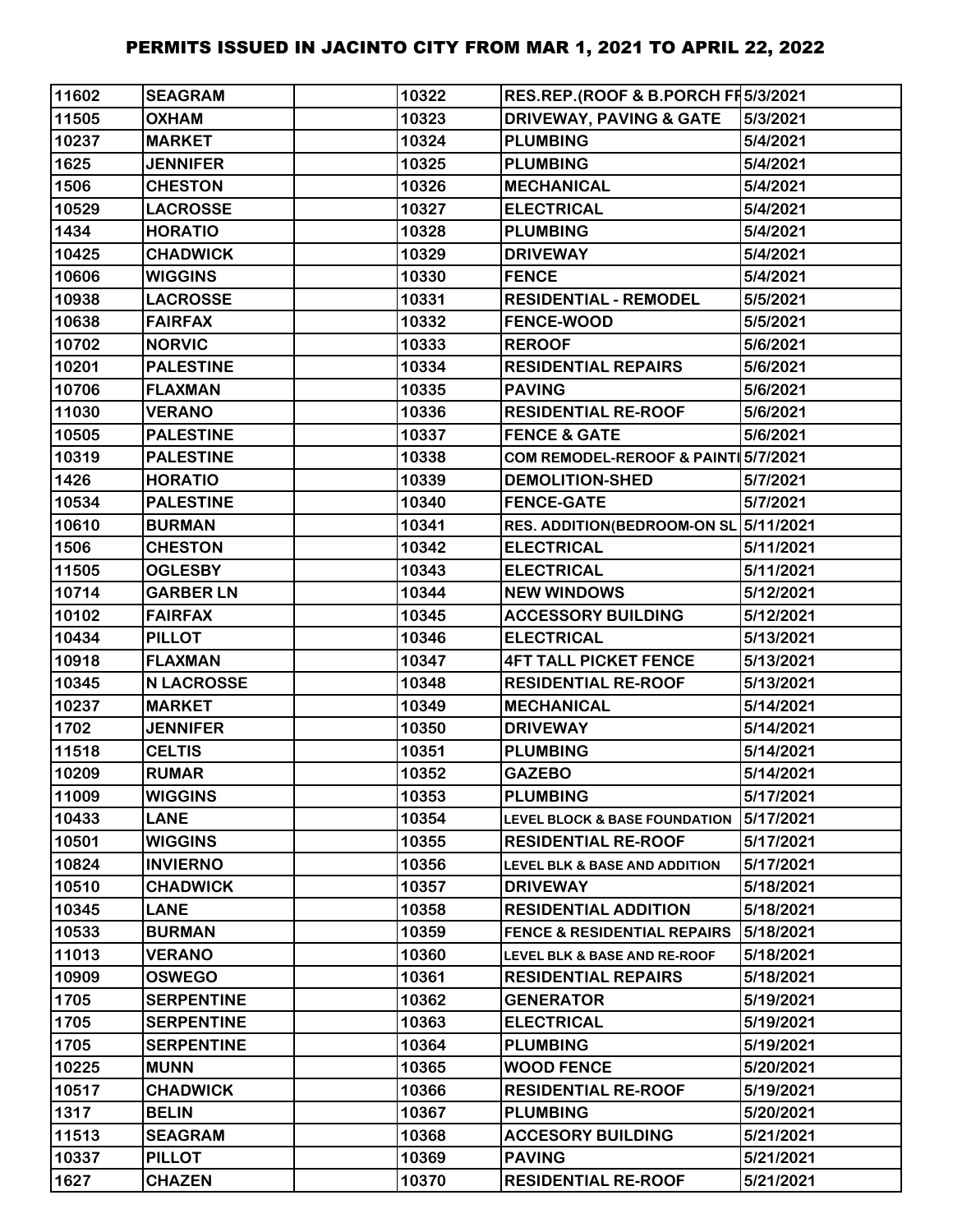| 10510           | <b>FLAXMAN</b>    |   | 10371 | <b>FENCE</b>                      | 5/21/2021 |
|-----------------|-------------------|---|-------|-----------------------------------|-----------|
| 10909           | <b>INVIERNO</b>   |   | 10372 | <b>RESIDENTIAL RE-ROOF</b>        | 6/4/2021  |
| 10727           | <b>MUNN</b>       |   | 10373 | <b>DRIVEWAY</b>                   | 5/25/2021 |
| 10402           | <b>FLAXMAN</b>    |   | 10374 | <b>RES.REP (WINDOWS)</b>          | 5/26/2021 |
| SC <sub>2</sub> | <b>BURMAN</b>     |   | 10375 | <b>ELECTRICAL</b>                 | 5/26/2021 |
| 10117           | <b>LANE</b>       |   | 10376 | <b>RES.REM.(SOLAR PANELS)</b>     | 5/26/2021 |
| 10117           | <b>LANE</b>       |   | 10377 | <b>ELECTRICAL</b>                 | 5/26/2021 |
| 10425           | <b>PILLOT</b>     |   | 10378 | <b>REROOF</b>                     | 5/26/2021 |
| 10346           | <b>MUNN</b>       |   | 10379 | <b>REROOF</b>                     | 5/26/2021 |
| 1022            | <b>AKRON</b>      |   | 10380 | <b>REROOF</b>                     | 5/26/2021 |
| 10922           | <b>LACROSSE</b>   |   | 10381 | <b>DRIVEWAY</b>                   | 5/27/2021 |
| 10713           | <b>FAIRFAX</b>    |   | 10382 | <b>ELECTRICAL</b>                 | 5/28/2021 |
| 1406            | <b>BELIN</b>      |   | 10383 | <b>GENERATOR</b>                  | 5/28/2021 |
| 1406            | <b>BELIN</b>      |   | 10384 | <b>ELECTRICAL</b>                 | 5/28/2021 |
| 1506            | <b>CHESTON</b>    |   | 10385 | <b>DRIVEWAY</b>                   | 5/28/2021 |
| 1701            | <b>CHAZEN</b>     |   | 10386 | PAVING(WALKWAY&PATIO)             | 5/28/2021 |
| 10429           | <b>LANE</b>       |   | 10387 | <b>PLUMBING</b>                   | 5/28/2021 |
| 10702           | <b>BURMAN</b>     |   | 10388 | <b>REPLACE SIDING</b>             | 6/1/2021  |
| 10502           | <b>PILLOT</b>     |   | 10389 | <b>DRIVEWAY</b>                   | 6/1/2021  |
| 1006            | <b>DACUS</b>      |   | 10390 | <b>PLUMBING</b>                   | 6/1/2021  |
| 10638           | <b>FAIRFAX</b>    |   | 10391 | <b>PAVING</b>                     | 6/1/2021  |
| 11419           | <b>MUNN</b>       |   | 10392 | <b>PLUMBING</b>                   | 6/2/2021  |
| 11030           | <b>VERANO</b>     |   | 10393 | <b>PATIO</b>                      | 6/2/2021  |
| 11037           | <b>MARKET</b>     |   | 10394 | <b>ELECTRICAL</b>                 | 6/3/2021  |
| 11618           | <b>SEAGRAM</b>    |   | 10395 | <b>DRIVEWAY</b>                   | 6/3/2021  |
| 11110           | <b>MUSCATINE</b>  |   | 10396 | <b>RESIDENTIAL REPAIRS</b>        | 6/3/2021  |
| 10533           | <b>WIGGINS</b>    |   | 10397 | <b>ELECTRICAL</b>                 | 6/4/2021  |
| 10533           | <b>WIGGINS</b>    |   | 10398 | SOLAR PANEL INSTALLATION 6/4/2021 |           |
| 10426           | <b>PALESTINE</b>  |   | 10399 | <b>GRADE/FILL DIRT</b>            | 6/4/2021  |
| 10213           | <b>BURMAN</b>     |   | 10400 | <b>ELECTRICAL</b>                 | 6/7/2021  |
| 11510           | <b>OXHAM</b>      |   | 10401 | <b>MECHANICAL</b>                 | 6/7/2021  |
| 1501            | <b>MERCURY</b>    |   | 10402 | <b>ELECTRICAL</b>                 | 6/7/2021  |
| 1006            | <b>DACUS</b>      |   | 10403 | <b>DEMOLITION-HOUSE</b>           | 6/8/2021  |
| 931             | <b>MERCURY</b>    | В | 10404 | <b>ELECTRICAL</b>                 | 6/9/2021  |
| 931             | <b>MERCURY</b>    | Α | 10405 | ELECTRICAL #4124                  | 6/9/2021  |
| 10434           | <b>BURMAN</b>     |   | 10406 | <b>MECHANICAL</b>                 | 6/9/2021  |
| 10237           | <b>MARKET</b>     |   | 10407 | PLUMBING 4" FIRE LINE             | 6/9/2021  |
| 10309           | <b>PILLOT</b>     |   | 10408 | <b>PLUMBING</b>                   | 6/9/2021  |
| 10121           | <b>CHADWICK</b>   |   | 10409 | <b>ELECTRICAL</b>                 | 6/9/2021  |
| 10245           | <b>MUNN</b>       |   | 10410 | <b>DRIVEWAY</b>                   | 6/9/2021  |
| 1729            | <b>JENNIFER</b>   |   | 10411 | <b>REROOF AND REPAIR FENCE</b>    | 6/10/2021 |
| 10804           | <b>MUNN</b>       |   | 10412 | <b>ELECTRICAL</b>                 | 6/10/2021 |
| 1704            | <b>HOLLAND#1</b>  |   | 10413 | <b>GAS TEST</b>                   | 6/10/2021 |
| 10402           | <b>SLACROSSE</b>  |   | 10414 | <b>REROOF</b>                     | 6/10/2021 |
| 10329           | <b>NORVIC</b>     |   | 10415 | <b>PLUMBING</b>                   | 6/10/2021 |
| 10117           | <b>LANE</b>       |   | 10416 | <b>DRIVEWAY</b>                   | 6/10/2021 |
| 10334           | <b>N LACROSSE</b> |   | 10417 | <b>RESIDENTIAL REPAIRS</b>        | 6/10/2021 |
| 11211           | <b>MUNN</b>       |   | 10418 | <b>PAVING CRUSHED ASPHALT</b>     | 6/11/2021 |
| 10222           | <b>WIGGINS</b>    |   | 10419 | <b>RESIDENTIAL RE-ROOF</b>        | 6/14/2021 |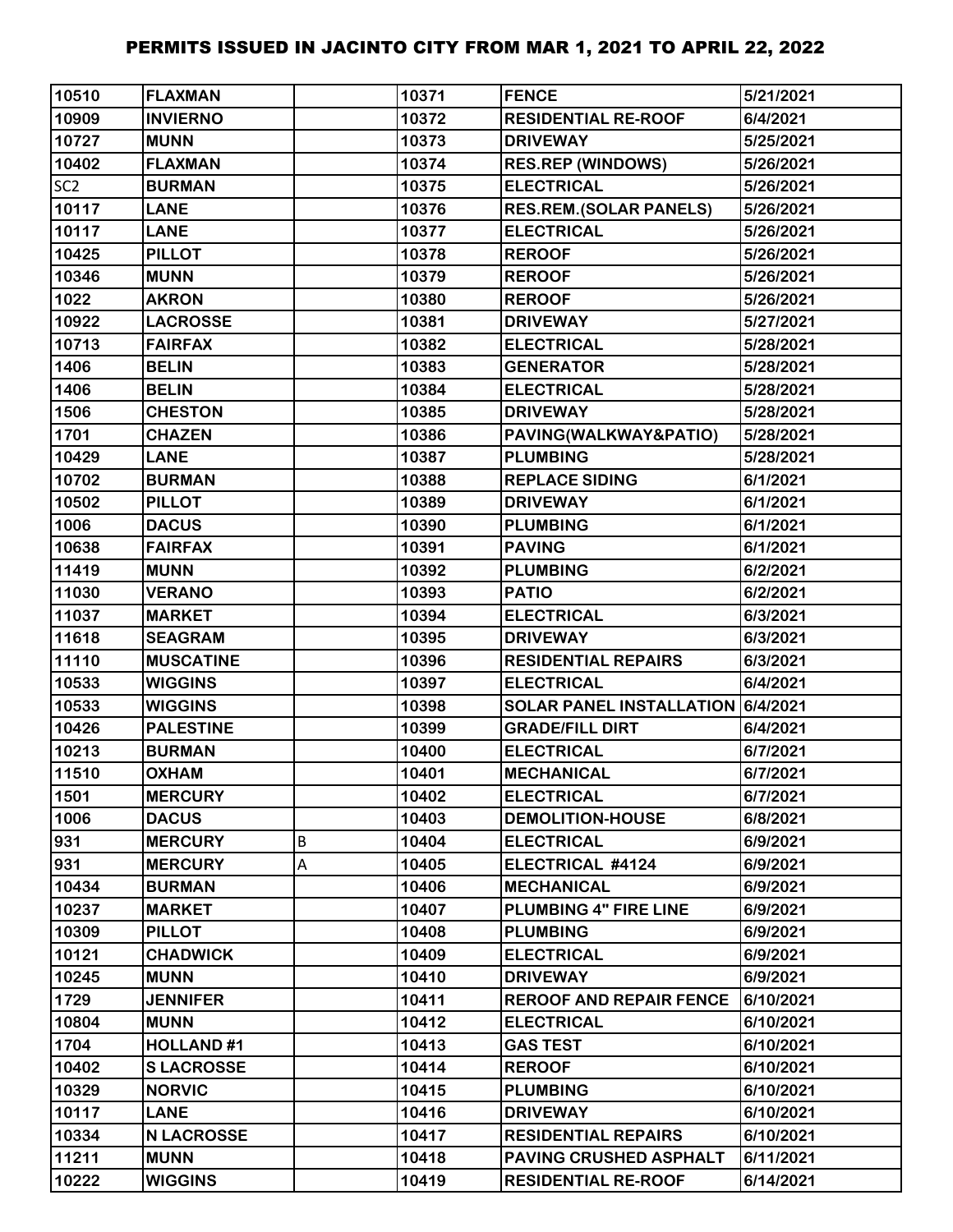| 1522  | <b>CHESTON</b>      |     | 10420 | <b>RESIDENTIAL RE-ROOF</b>                   | 6/14/2021 |
|-------|---------------------|-----|-------|----------------------------------------------|-----------|
| 1501  | <b>SERPENTINE</b>   |     | 10421 | <b>RESIDENTIAL RE-ROOF</b>                   | 6/15/2021 |
| 10301 | <b>FAIRFAX</b>      |     | 10422 | <b>RESIDENTIAL RE-ROOF</b>                   | 6/15/2021 |
| 1406  | <b>BELIN</b>        |     | 10423 | <b>PLUMBING</b>                              | 6/16/2021 |
| 10511 | <b>LACROSSE</b>     | 239 | 10424 | <b>ELECTRICAL</b>                            | 6/16/2021 |
| 10511 | <b>LACROSSE</b>     | 240 | 10425 | <b>ELECTRICAL</b>                            | 6/16/2021 |
| 10511 | <b>LACROSSE</b>     | 228 | 10426 | <b>ELECTRICAL</b>                            | 6/16/2021 |
| 10511 | <b>LACROSSE</b>     |     | 10427 | <b>ELECTRICAL</b>                            | 6/16/2021 |
| 11121 | <b>MARKET D</b>     |     | 10428 | <b>COMMERCIAL RE-ROOF</b>                    | 6/16/2021 |
| 10337 | <b>BURMAN</b>       |     | 10429 | <b>FENCE</b>                                 | 6/16/2021 |
| 10201 | <b>PALESTINE</b>    |     | 10430 | <b>ELECTRICAL</b>                            | 6/17/2021 |
| 10611 | <b>PALESTINE</b>    |     | 10431 | PARTIAL DEMOLITION BACK BLD 6/17/2021        |           |
| 10326 | <b>PALESTINE</b>    | В   | 10432 | <b>ELECTRICAL</b>                            | 6/17/2021 |
| 10209 | <b>RUMAR</b>        |     | 10433 | <b>WOOD SHED</b>                             | 6/18/2021 |
| 10102 | <b>NORVIC</b>       |     | 10434 | <b>RES.RE-ROOF</b>                           | 6/21/2021 |
| 10206 | <b>FLAXMAN</b>      |     | 10435 | <b>WOOD FENCE</b>                            | 6/21/2021 |
| 1611  | <b>JENNIFER</b>     |     | 10436 | <b>FENCE</b>                                 | 6/21/2021 |
| 1418  | <b>JENNIFER</b>     |     | 10437 | <b>PLB</b>                                   | 6/23/2021 |
| 10309 | <b>PILLOT</b>       |     | 10438 | <b>ELEC</b>                                  | 6/23/2021 |
| 10610 | <b>BURMAN</b>       |     | 10439 | <b>PLB</b>                                   | 6/24/2021 |
| 10613 | <b>FAIRFAX</b>      |     | 10440 | <b>LEVEL-BLK &amp; BASE</b>                  | 6/25/2021 |
| 1418  | <b>HORATIO</b>      |     | 10441 | <b>DRIVEWAY &amp; METAL CARPORT6/25/2021</b> |           |
| 10606 | <b>PILLOT</b>       |     | 10443 | <b>PAVING</b>                                | 6/25/2021 |
| 10630 | <b>FLAXMAN</b>      |     | 10444 | <b>PLB</b>                                   | 6/25/2021 |
| 1113  | <b>SIESTA</b>       |     | 10445 | <b>PLB</b>                                   | 6/25/2021 |
| 10438 | <b>MUSCATINE</b>    |     | 10446 | <b>PAVING</b>                                | 6/25/2021 |
| 10145 | <b>MUNN</b>         |     | 10447 | <b>WOOD FENCE</b>                            | 6/25/2021 |
| 10217 | <b>PILLOT</b>       |     | 10448 | <b>WOOD FENCE</b>                            | 6/25/2021 |
| 10430 | <b>MUSCATINE</b>    |     | 10449 | <b>MECHANICAL</b>                            | 6/25/2021 |
| 10617 | <b>FLAXMAN</b>      |     | 10450 | <b>RESIDENTIAL RE-ROOF</b>                   | 6/28/2021 |
| 9990  | <b>EAST FWY</b>     |     | 10451 | STORM DAMAGE DEMOLITION 6/29/2021            |           |
| 11030 | <b>VERANO</b>       |     | 10452 | <b>CARPORT</b>                               | 6/29/2021 |
| 10910 | <b>MUNN</b>         |     | 10453 | <b>ELECTRICAL</b>                            | 6/30/2021 |
| 10618 | <b>PILLOT</b>       |     | 10454 | <b>PAVING</b>                                | 7/1/2021  |
| 10506 | <b>WIGGINS</b>      |     | 10455 | PORCH AND RES. RE-ROOF                       | 7/1/2021  |
| 10134 | <b>PILLOT</b>       |     | 10456 | <b>FENCE</b>                                 | 7/1/2021  |
| 1722  | <b>CHAZEN</b>       |     | 10457 | <b>REPAIR PORCH &amp; SHED</b>               | 7/1/2021  |
| 10309 | <b>PILLOT</b>       |     | 10458 | <b>DEMOLITION OF GARAGE</b>                  | 7/1/2021  |
| 10138 | <b>MUSCATINE</b>    |     | 10459 | <b>ELECTRICAL</b>                            | 7/2/2021  |
| 10911 | <b>MUNN</b>         |     | 10460 | <b>CARPORT</b>                               | 7/2/2021  |
| 10417 | N OSWEGO            |     | 10461 | <b>FENCE</b>                                 | 7/2/2021  |
| 10625 | <b>NORVIC</b>       |     | 10462 | <b>RESIDENTIAL REPAIRS</b>                   | 7/6/2021  |
| 10625 | <b>NORVIC</b>       |     | 10463 | <b>PLUMBING</b>                              | 7/6/2021  |
| 10314 | <b>FLAXMAN</b>      |     | 10464 | <b>RESIDENTIAL RE-ROOF</b>                   | 7/6/2021  |
| 9990  | <b>EAST FREEWAY</b> | C.  | 10465 | <b>ELECTRICAL</b>                            | 7/7/2021  |
| 9701  | <b>MARKET</b>       |     | 10466 | <b>ELECTRICAL</b>                            | 7/7/2021  |
| 10521 | <b>WIGGINS</b>      |     | 10467 | <b>REPLACE SIDING AND WINDOW 7/7/2021</b>    |           |
| 10129 | <b>FAIRFAX</b>      |     | 10468 | <b>RESIDENTIAL RE-ROOF</b>                   | 7/7/2021  |
| 10414 | <b>FLAXMAN</b>      |     | 10469 | <b>RESIDENTIAL RE-ROOF</b>                   | 7/7/2021  |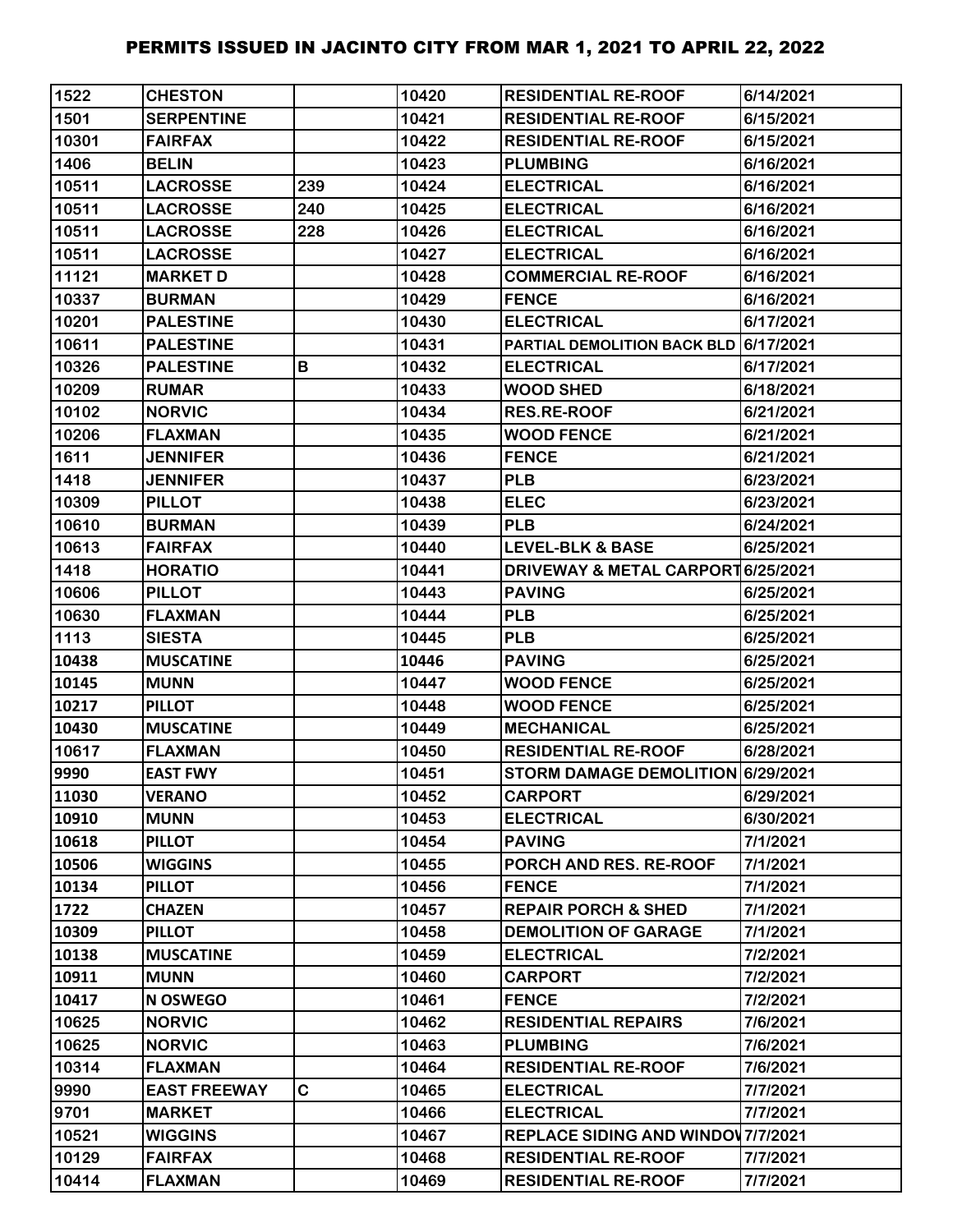| 10414          | <b>SLACROSSE</b>              |   | 10470          | <b>RESIDENTIAL ADDITION &amp; POR7/7/2021</b> |                      |
|----------------|-------------------------------|---|----------------|-----------------------------------------------|----------------------|
| 10733          | <b>BURMAN</b>                 |   | 10471          | <b>PAVING</b>                                 | 7/8/2021             |
| 9990           | <b>EAST FWY</b>               | B | 10472          | <b>PLUMBING</b>                               | 7/8/2021             |
| 1317           | <b>SERPENTINE</b>             |   | 10473          | <b>RESIDENTIAL RE-ROOF</b>                    | 7/9/2021             |
| 10430          | <b>MUSCATINE</b>              |   | 10474          | <b>ELECTRICAL</b>                             | 7/9/2021             |
| 10430          | <b>PALESTINE</b>              |   | 10475          | <b>BRICK SIDING</b>                           | 7/9/2021             |
| 9990           | <b>EAST FWY</b>               |   | 10476          | <b>COMMERCIAL REMODEL</b>                     | 7/12/2021            |
| 10613          | <b>MUSCATINE</b>              |   | 10477          | <b>ELECTRICAL</b>                             | 7/12/2021            |
| 10309          | <b>PILLOT</b>                 |   | 10478          | <b>FENCE</b>                                  | 7/12/2021            |
| 10941          | <b>VERANO</b>                 |   | 10479          | <b>REROOF</b>                                 | 7/13/2021            |
| 11618          | <b>SEAGRAM</b>                |   | 10480          | <b>RESIDENTIAL REPAIRS</b>                    | 7/13/2021            |
| 918            | <b>MERCURY</b>                | 1 | 10481          | <b>COMMERCIAL REMODEL</b>                     | 7/13/2021            |
| 1702           | <b>BELIN</b>                  |   | 10482          | <b>RESIDENTIAL ADDITION</b>                   | 7/13/2021            |
| 10129          | <b>CHADWICK</b>               |   | 10483          | <b>RESIDENTIAL RE-ROOF</b>                    | 7/14/2021            |
| 1705           | <b>SERPENTINE</b>             |   | 10484          | <b>PLUMBING</b>                               | 7/14/2021            |
| 10341          | <b>PALESTINE</b>              |   | 10485          | 2 WALL SIGNS & ONE POLE SI07/14/2021          |                      |
| 10341          | <b>PALESTINE</b>              |   | 10486          | <b>ELECTRICAL FOR SIGNS</b>                   | 7/14/2021            |
| 11406          | <b>MUNN</b>                   |   | 10487          | <b>PAVING (IN BACK)</b>                       | 7/15/2021            |
| 10421          | <b>LANE</b>                   |   | 10488          | <b>PLUMBING</b>                               | 7/16/2021            |
| 918            | <b>MERCURY</b>                | 1 | 10489          | <b>ELECTRICAL</b>                             | 7/16/2021            |
| 1602           | <b>CASPERSON</b>              |   | 10490          | <b>RESIDENTIAL RE-ROOF</b>                    | 7/16/2021            |
| 10517          | <b>WIGGINS</b>                |   | 10491          | <b>RESIDENTIAL REPAIRS</b>                    | 7/16/2021            |
| 10517          | <b>WIGGINS</b>                |   | 10492          | <b>ELECTRICAL</b>                             | 7/16/2021            |
| 10345          | <b>LANE</b>                   |   | 10493          | <b>ELECTRICAL</b>                             | 7/19/2021            |
| 10533          | <b>WIGGINS</b>                |   | 10494          | <b>2 DRIVEWAYS</b>                            | 7/20/2021            |
| 1101           | <b>HOLLAND</b>                | B | 10495          | <b>ELECTRICAL</b>                             | 7/20/2021            |
| 10117          | <b>RUMAR</b>                  |   | 10496          | <b>RESIDENTIAL RE-ROOF</b>                    | 7/20/2021            |
| 10345          | <b>LAND</b>                   |   | 10497          | <b>PLUMBING</b>                               | 7/20/2021            |
| 10114          | <b>CHADWICK</b>               |   | 10498          | <b>ELECTRICAL</b>                             | 7/21/2021            |
| 10241          | <b>FLAXMAN</b>                |   | 10499          | <b>FENCE</b>                                  | 7/21/2021            |
| 10337          | <b>PILLOT</b>                 |   | 10500          | <b>GARAGE ADDIITION</b>                       | 7/21/2021            |
| 11502          | <b>TILLIA</b>                 |   | 10501          | <b>PLUMBING</b>                               | 7/21/2021            |
| 10521          | <b>WIGGINS</b>                |   |                |                                               |                      |
| 1626           |                               |   | 10502          | <b>RESIDENTIAL RE-ROOF</b>                    | 7/21/2021            |
| 11009          | <b>JENNIFER</b>               |   | 10503          | <b>RESIDENTIAL REPAIRS</b>                    | 7/21/2021            |
|                | <b>MUSCATINE</b>              |   | 10504          | <b>FENCE</b>                                  | 7/22/2021            |
| 10309          | <b>PILLOT</b>                 |   | 10505          | <b>CARPORT</b>                                | 7/23/2021            |
| 1613           | <b>MERCURY</b>                |   | 10506          | <b>NEW COMMERCIAL BUILDING 17/26/2021</b>     |                      |
| 1725           | <b>HOLLAND</b>                |   | 10507          | <b>GRADE/FILL DIRT</b>                        | 7/26/2021            |
| 11005          | <b>MUSCATINE</b>              |   | 10508          | <b>FENCE</b>                                  | 7/26/2021            |
| 10417          | N OSWEGO                      |   | 10509          | <b>6 FT WOODEN GATE</b>                       | 7/27/2021            |
| 11009          | <b>LACROSSE</b>               |   | 10510          | <b>RES. FOUNDATION REPAIR</b>                 | 7/28/2021            |
| 11017          | <b>LACROSSE</b>               |   | 10511          | RESIDENTIAL FOUNDATION RE7/28/2021            |                      |
| 10506          | <b>PILLOT</b>                 |   | 10512          | <b>METAL CARPORT</b>                          | 7/28/2021            |
| 10217          | <b>FLAXMAN</b>                |   | 10513          | <b>ACCESSORY BUILDING</b>                     | 7/29/2021            |
| 10518          | <b>WIGGINS</b>                |   | 10514          | <b>DRIVEWAY</b>                               | 7/29/2021            |
| 10414          | <b>SLACROSSE</b>              |   | 10515          | <b>ELECTRICAL</b>                             | 7/29/2021            |
| 1406           | <b>SERPENTINE</b>             |   | 10516          | <b>RESIDENTIAL RE-ROOF</b>                    | 7/30/2021            |
| 10406<br>10313 | <b>MUNN</b><br><b>WIGGINS</b> |   | 10517<br>10518 | <b>RESIDENTIAL RE-ROOF</b><br><b>PLUMBING</b> | 8/2/2021<br>8/3/2021 |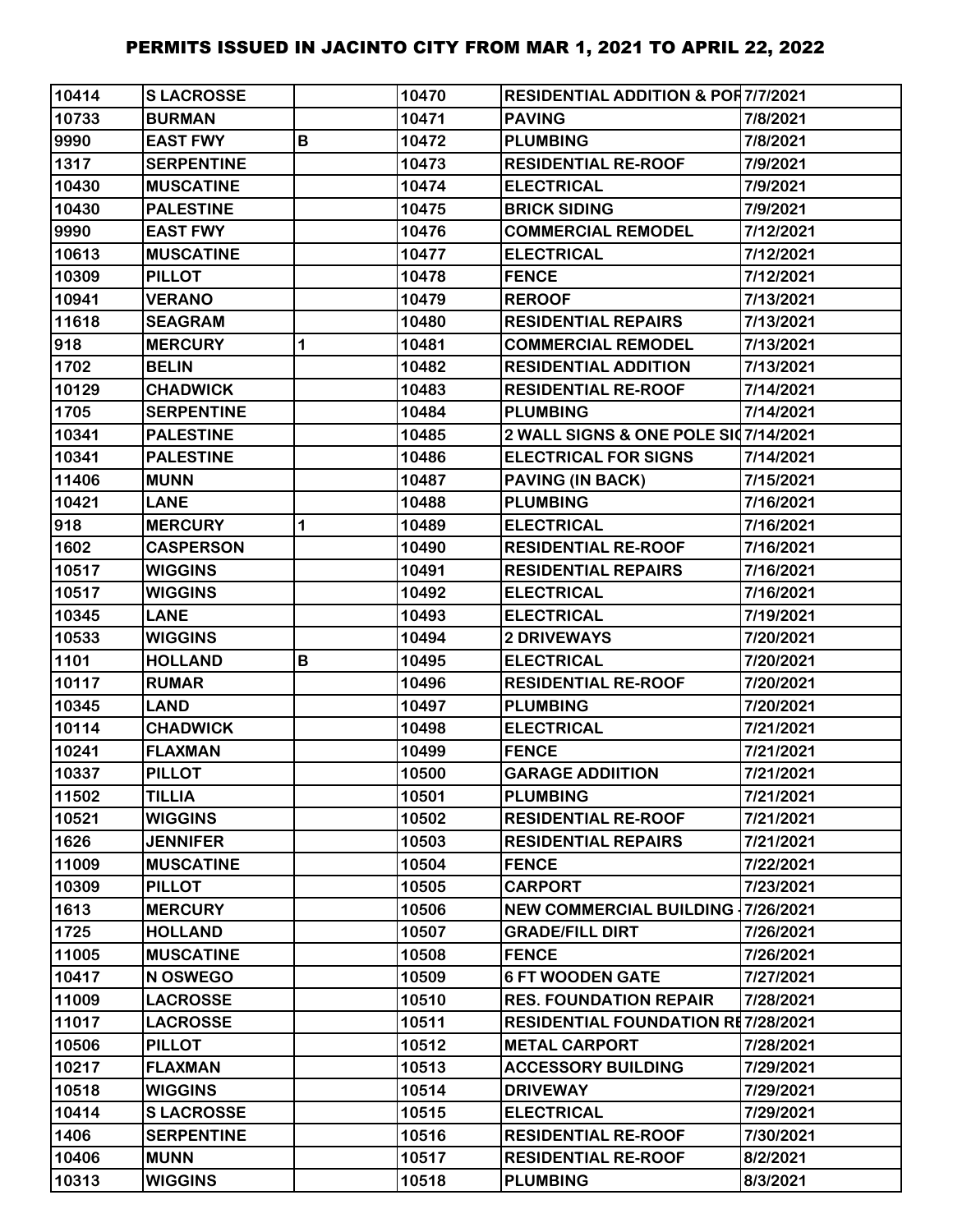| 1721  | <b>CHESTON</b>    |     | 10519  | <b>GATE</b>                        | 8/3/2021  |
|-------|-------------------|-----|--------|------------------------------------|-----------|
| 1401  | <b>SERPENTINE</b> |     | 10520  | <b>FENCE</b>                       | 8/3/2021  |
| 1109  | <b>MERCURY</b>    |     | 10521  | <b>WOOD FENCE</b>                  | 8/3/2021  |
| 1106  | <b>DACUS</b>      |     | 10522  | <b>FENCE</b>                       | 8/3/2021  |
| 1407  | <b>HORATIO</b>    |     | 10523  | <b>RESIDENTIAL REPAIRS</b>         | 8/5/2021  |
| 11519 | <b>MARKET ST</b>  |     | 10524  | PLB- UNDERGROUND 6"FIRE LINE       | 8/4/2021  |
| 10827 | <b>FLAXMAN</b>    |     | 10525  | <b>MECHANICAL</b>                  | 8/6/2021  |
| 10934 | <b>LACROSSE</b>   |     | 10526  | <b>PLUMBING</b>                    | 8/6/2021  |
| 11109 | <b>VERANO</b>     |     | 10527  | <b>PLUMBING</b>                    | 8/9/2021  |
| 11505 | <b>OGLESBY</b>    |     | 10528  | <b>ELECTRICAL</b>                  | 8/10/2021 |
| 10705 | <b>MUSCATINE</b>  |     | 10529  | <b>CARPORT-METAL</b>               | 8/10/2021 |
| 10825 | <b>MUSCATINE</b>  |     | 10530  | <b>REPLACE SIDING</b>              | 8/10/2021 |
| 935   | <b>MERCURY</b>    |     | 10531  | <b>DOUBLE SIDED SIGN</b>           | 8/10/2021 |
| 935   | <b>MERCURY</b>    |     | 10532  | <b>ELECTRICAL</b>                  | 8/10/2021 |
| 10249 | <b>BURMAN</b>     |     | 10533  | <b>PAVING</b>                      | 8/10/2021 |
| 10506 | <b>CHADWICK</b>   |     | 10534  | <b>DRIVEWAY</b>                    | 8/10/2021 |
| 10530 | <b>PALESTINE</b>  |     | 10535  | <b>RESIDENTIAL - REMODEL</b>       | 8/11/2021 |
| 11410 | <b>EAST FWY</b>   | 150 | 10536  | <b>WALL SIGN</b>                   | 8/11/2021 |
| 11410 | <b>EAST FWY</b>   | 150 | 10537  | <b>ELECTRICAL</b>                  | 8/11/2021 |
| 11030 | <b>VERANO</b>     |     | 10538  | <b>DRIVEWAY</b>                    | 8/11/2021 |
| 1622  | <b>CHESTON</b>    |     | 10539  | <b>PLUMBING</b>                    | 8/12/2021 |
| 11022 | <b>FLAXMAN</b>    |     | 10540  | <b>PLUMBING</b>                    | 8/12/2021 |
| 10634 | <b>WIGGINS</b>    |     | 10541  | <b>RESIDENTIAL RE-ROOF</b>         | 8/12/2021 |
| 10249 | <b>WIGGINS</b>    |     | 10542  | <b>RESIDENTIAL RE-ROOF</b>         | 8/12/2021 |
| 10425 | <b>FLAXMAN</b>    |     | 10543  | <b>RESIDENTIAL RE-ROOF</b>         | 8/13/2021 |
| 10509 | <b>LANE</b>       |     | 10544  | <b>CARPORT</b>                     | 8/13/2021 |
| 1306  | <b>SERPENTINE</b> |     | 10545  | <b>RESIDENTIAL RE-ROOF</b>         | 8/16/2021 |
| 10821 | <b>LANE</b>       |     | 10546  | PAVING(ASPHALT OVERLAY-P 8/16/2021 |           |
| 10345 | N OSWEGO          |     | 10547  | <b>ELECTRICAL</b>                  | 8/16/2021 |
| 1106  | <b>DACUS</b>      |     | 10548  | <b>DEMOLITION OF GARAGE</b>        | 8/16/2021 |
| 1722  | <b>CASPERSON</b>  |     | 10549  | <b>REROOF</b>                      | 8/16/2021 |
| 1529  | <b>JENNIFER</b>   |     | 10550  | <b>MECHANICAL</b>                  | 8/17/2021 |
| 11514 | <b>CELTIS</b>     |     | 10551  | <b>DRIVEWAY</b>                    | 8/17/2021 |
| 10629 | <b>BURMAN</b>     |     | 10552  | <b>DRIVEWAY</b>                    | 8/17/2021 |
| 11102 | <b>EAST FWY</b>   | B   | 10552  | <b>ELECTRICAL</b>                  | 2/11/2021 |
| 10101 | <b>PILLOT</b>     |     | 10553  | <b>RESIDENTIAL REPAIRS</b>         | 8/18/2021 |
| 1525  | <b>CHESTON</b>    |     | 10554  | <b>RESIDENTIAL RE-ROOF</b>         | 8/18/2021 |
| 1613  | <b>MERCURY</b>    |     | 10555  | <b>PLUMBING</b>                    | 8/18/2021 |
| 1413  | <b>CHESTON</b>    |     | 10556  | <b>FENCE</b>                       | 8/19/2021 |
| 10731 | <b>MUNN</b>       |     | 10557  | <b>FENCE</b>                       | 8/20/2021 |
| 10727 | <b>MUNN</b>       |     | 10558  | <b>FENCE</b>                       | 8/20/2021 |
| 10901 | <b>MARKET</b>     |     | 10559  | <b>PAVING</b>                      | 8/20/2021 |
| 10705 | <b>BURMAN</b>     |     | 10560  | <b>MECHANICAL</b>                  | 8/20/2021 |
| 10533 | <b>WIGGINS</b>    |     | 10561  | <b>FENCE</b>                       | 8/20/2021 |
| 1407  | <b>HORATIO</b>    |     | 10562  | <b>PAVING</b>                      | 8/23/2021 |
| 1430  | <b>HORATIO</b>    |     | 10563  | <b>CARPORT AND PAVING</b>          | 8/23/2021 |
| 11017 | <b>LACROSSE</b>   |     | 10564  | <b>RESIDENTIAL REPAIRS</b>         | 8/24/2021 |
| 1529  | <b>JENNIFER</b>   |     | 10565  | <b>PLUMBING</b>                    | 8/25/2021 |
| 918   | <b>MERCURY</b>    |     | 110566 | <b>PLUMBING</b>                    | 8/26/2021 |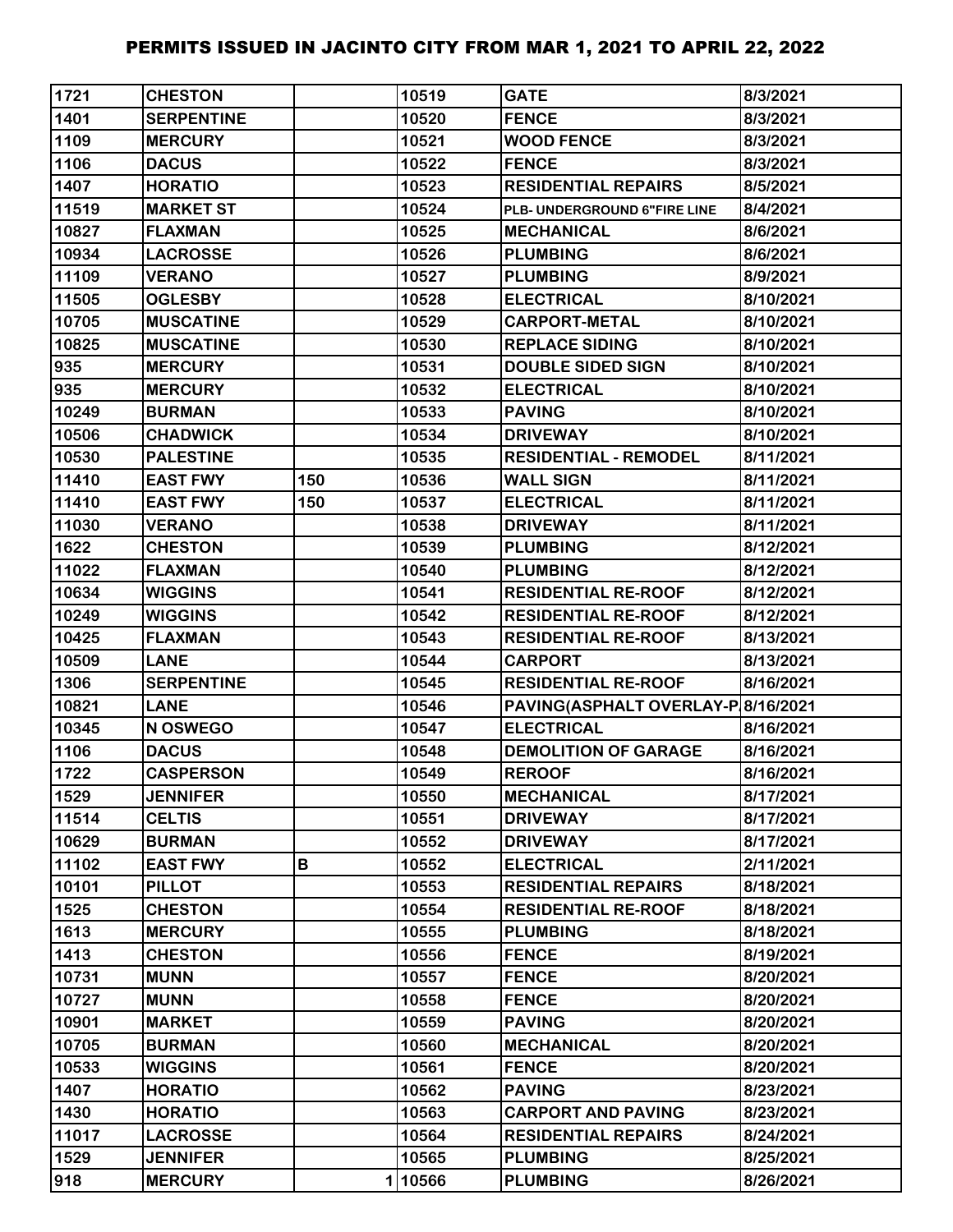| 10610 | <b>LACROSSE</b>     |     | 10567     | <b>DRIVEWAY</b>                        | 8/26/2021 |
|-------|---------------------|-----|-----------|----------------------------------------|-----------|
| 10906 | <b>FLAXMAN</b>      |     | 10568     | <b>BACK PORCH</b>                      | 8/26/2021 |
| 10342 | <b>NORVIC</b>       |     | 10569     | <b>PAVING-SLAB ONLY</b>                | 8/27/2021 |
| 10602 | <b>PILLOT</b>       |     | 10570     | <b>RES. REP (REPLACE POST</b>          | 8/27/2021 |
| 10138 | <b>CHADWICK</b>     |     | 10571     | <b>REROOF-SHINGLES ONLY</b>            | 8/30/2021 |
| 10145 | <b>WIGGINS</b>      |     | 10572     | <b>FENCE-WOOD</b>                      | 8/30/2021 |
| 10821 | <b>MUSCATINE</b>    |     | 10573     | <b>RESIDENTIAL REPAIRS</b>             | 8/31/2021 |
| 10114 | <b>PALESTINE</b>    |     | 10574     | <b>DEMOLITION OF EXISTING</b>          | 8/31/2021 |
| 10324 | <b>PALESTINE</b>    |     | 10575     | <b>PLUMBING</b>                        | 8/31/2021 |
| 11410 | <b>EAST FWY</b>     |     | 150 10576 | <b>ELECTRICAL</b>                      | 9/1/2021  |
| 1715  | <b>HOLLAND</b>      |     | 10577     | <b>ELECTRICAL</b>                      | 9/1/2021  |
| 11505 | <b>OGLESBY</b>      |     | 10578     | <b>PLUMBING</b>                        | 9/2/2021  |
| 10501 | <b>MUSCATINE</b>    |     | 10579     | <b>DEMOLITION OF INTERIOR</b>          | 9/3/2021  |
| 1704  | <b>HOLLAND</b>      |     | 10580     | <b>RESIDENTIAL RE-ROOF</b>             | 9/3/2021  |
| 1414  | <b>HORATIO</b>      |     | 10581     | <b>PLUMBING</b>                        | 9/7/2021  |
| 10145 | <b>CHADWICK</b>     |     | 10582     | <b>RESIDENTIAL RE-ROOF</b>             | 9/7/2021  |
| 10114 | <b>PALESTINE</b>    |     | 10583     | <b>PLUMBING DISCONNECT</b>             | 9/7/2021  |
| 10402 | <b>S OSWEGO</b>     |     | 10584     | <b>DRIVEWAY</b>                        | 9/7/2021  |
| 10342 | <b>NORVIC</b>       |     | 10585     | <b>PLUMBING</b>                        | 9/7/2021  |
| 10214 | <b>PALESTINE</b>    |     | 10586     | DEMOLITION OF PORCH & SHE9/8/2021      |           |
| 1101  | <b>SIESTA</b>       |     | 10587     | <b>DEMOLITION-GARAGE</b>               | 9/8/2021  |
| 1026  | <b>AKRON</b>        |     | 10588     | RESIDENTIAL RE-ROOF (GARA 9/8/2021     |           |
| 10237 | <b>PILLOT</b>       |     | 10589     | NEW RESIDENTIAL - BUILDING 9/9/2021    |           |
| 11410 | <b>EAST FWY 150</b> | 150 | 10590     | <b>COMMERCIAL REMODEL</b>              | 9/9/2021  |
| 11202 | <b>OSWEGO</b>       |     | 10591     | <b>FOUNDATION REPAIR</b>               | 9/9/2021  |
| 10346 | <b>CHADWICK</b>     |     | 10592     | <b>FENCE-IRON- 6FT TALL</b>            | 9/9/2021  |
| 10705 | <b>FLAXMAN</b>      |     | 10593     | <b>ELECTRICAL</b>                      | 9/9/2021  |
| 9701  | <b>MARKET</b>       |     | 10594     | <b>COMMERCIAL REMODEL</b>              | 9/9/2021  |
| 10401 | <b>PALESTINE</b>    |     | 10595     | <b>ELECTRICAL</b>                      | 9/9/2021  |
| 10118 | <b>WIGGINS</b>      |     | 10596     | <b>REROOF</b>                          | 9/8/2021  |
| 1305  | <b>KILROY</b>       |     | 10597     | <b>ELECTRICAL</b>                      | 9/9/2021  |
| 10345 | <b>N LACROSSE</b>   |     | 10598     | <b>FRONT PORCH</b>                     | 9/9/2021  |
| 10634 | <b>MUNN</b>         |     | 10599     | SOLAR PANEL INSTALLATION 9/10/2021     |           |
| 10634 | <b>MUNN</b>         |     | 10600     | <b>ELECTRICAL</b>                      | 9/10/2021 |
| 10242 | <b>PALESTINE</b>    |     | 10601     | <b>RESIDENTIAL REPAIRS-PAINT &amp;</b> | 9/10/2021 |
| 10414 | <b>CHADWICK</b>     |     | 10602     | <b>RESIDENTIAL-REMODEL( ADDITI</b>     | 9/10/2021 |
| 10205 | <b>LANE</b>         |     | 10603     | <b>RESIDENTIAL REPAIR</b>              | 9/13/2021 |
| 10509 | <b>BURMAN</b>       |     | 10604     | <b>CARPORT</b>                         | 9/14/2021 |
| 10602 | <b>LANE</b>         |     | 10605     | <b>PORCH &amp; REPAIR BALCONY</b>      | 9/16/2021 |
| 11420 | <b>LANE</b>         |     | 10606     | <b>RE-ROOF</b>                         | 9/16/2021 |
| 10313 | <b>WIGGINS</b>      |     | 10607     | <b>RES.REPAIRS</b>                     | 9/16/2021 |
| 11613 | <b>FLAXMAN</b>      |     | 10608     | <b>DRIVEWAY</b>                        | 9/16/2021 |
| 10337 | <b>BURMAN</b>       |     | 10609     | <b>FENCE</b>                           | 9/17/2021 |
| 11601 | <b>CELTIS</b>       |     | 10610     | <b>ELECTRICAL</b>                      | 9/17/2021 |
| 11605 | <b>CELTIS</b>       |     | 10611     | <b>ELECTRICAL</b>                      | 9/17/2021 |
| 1301  | <b>JENNIFER</b>     |     | 10612     | <b>ELECTRICAL</b>                      | 9/17/2021 |
| 10129 | <b>FAIRFAX</b>      |     | 10613     | <b>FENCE</b>                           | 9/17/2021 |
| 1101  | <b>HOLLAND</b>      |     | 10614     | <b>SIDING</b>                          | 9/20/2021 |
| 9701  | <b>MARKET</b>       |     | 10615     | <b>FENCE REPAIR</b>                    | 9/20/2021 |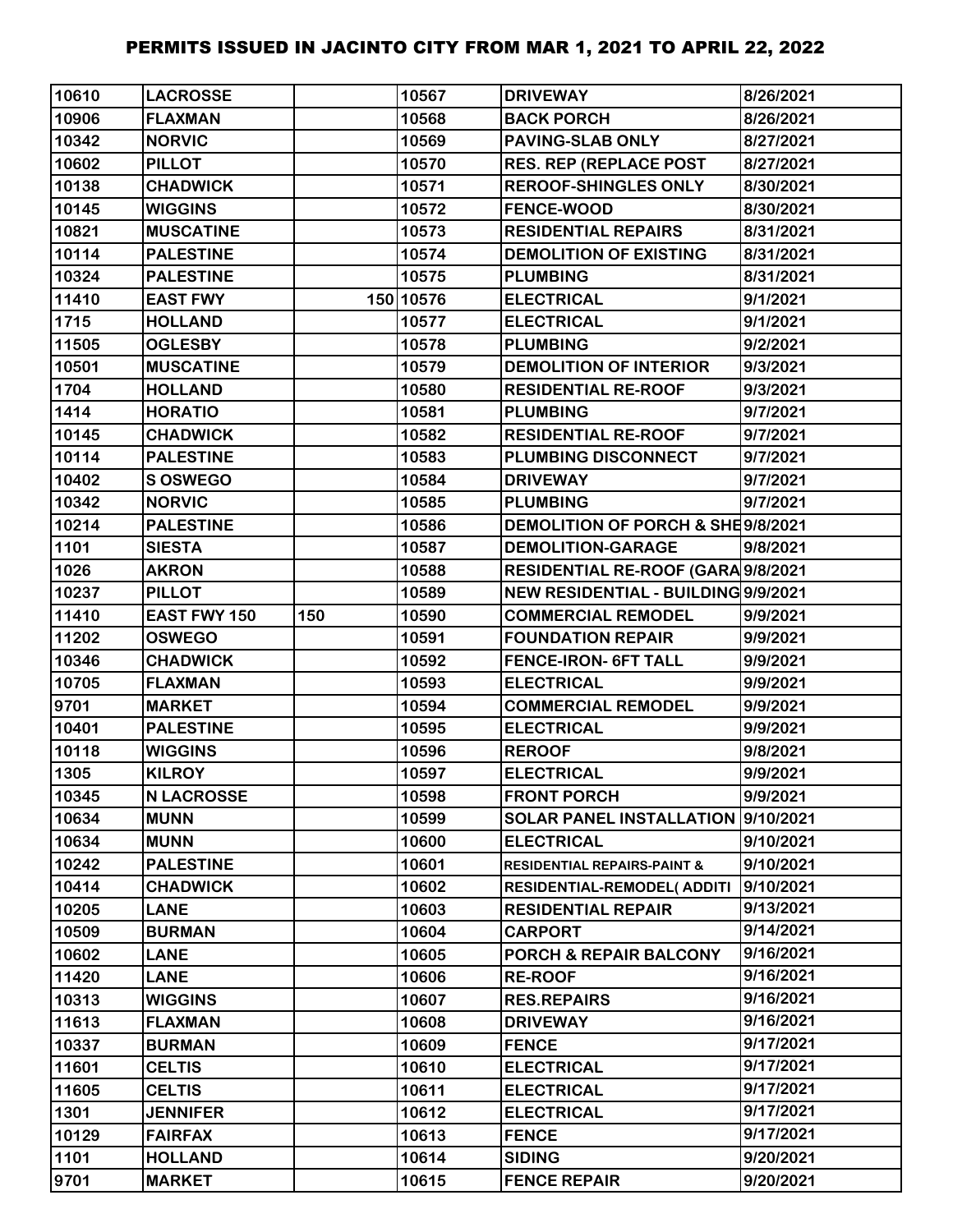| 10933 | <b>MUSCATINE</b>  |     | 10616 | <b>PLUMBING</b>                           | 9/20/2021 |
|-------|-------------------|-----|-------|-------------------------------------------|-----------|
| 10522 | <b>NORVIC</b>     |     | 10617 | <b>PLUMBING</b>                           | 9/20/2021 |
| 10237 | <b>PILLOT</b>     |     | 10618 | <b>PLUMBING</b>                           | 9/21/2021 |
| 10149 | <b>FAIFAX</b>     |     | 10619 | <b>RE-ROOF</b>                            | 9/21/2021 |
| 10505 | <b>NORVIC</b>     |     | 10620 | <b>LEVEL</b>                              | 9/21/2021 |
| 10213 | <b>BURMAN</b>     |     | 10621 | <b>PLUMBING</b>                           | 9/22/2021 |
| 10414 | <b>BURMAN</b>     |     | 10622 | <b>PORCH &amp; RES.REPAIRS</b>            | 9/22/2021 |
| 1306  | <b>MERCURY</b>    |     | 10623 | <b>RE-ROOF</b>                            | 9/23/2021 |
| 11430 | <b>EAST FWY</b>   | 350 | 10624 | <b>RIGHT OF WAY</b>                       | 9/23/2021 |
| 11450 | <b>EAST FWY</b>   |     | 10625 | <b>RIGHT OF WAY</b>                       | 9/23/2021 |
| 10125 | <b>FAIRFAX</b>    |     | 10626 | <b>FENCE</b>                              | 9/24/2021 |
| 11410 | <b>EAST FWY</b>   | 150 | 10627 | <b>PLUMBING</b>                           | 9/24/2021 |
| 10317 | <b>BURMAN</b>     |     | 10628 | <b>FENCE</b>                              | 9/24/2021 |
| 10602 | <b>CHADWICK</b>   |     | 10629 | <b>RES. REPAIRS</b>                       | 9/24/2021 |
| 10701 | <b>MUSCATINE</b>  |     | 10630 | <b>PAVING</b>                             | 9/24/2021 |
| 1401  | <b>JENNIFER</b>   |     | 10631 | <b>DRIVEWAY</b>                           | 9/24/2021 |
| 10802 | <b>LACROSSE</b>   |     | 10632 | <b>CARPORT</b>                            | 9/24/2021 |
| 1306  | <b>MERCURY</b>    |     | 10633 | COMMERCIAL REPAIRS-SIDIN09/24/2021        |           |
| 9990  | <b>EAST FWY</b>   | E   | 10634 | <b>SIGN</b>                               | 9/27/2021 |
| 9990  | <b>EAST FWY</b>   | E   | 10635 | <b>ELECTRICAL</b>                         | 9/27/2021 |
| 10602 | <b>EAST FWY</b>   |     | 10636 | <b>FENCE</b>                              | 9/27/2021 |
| 1306  | <b>MERCURY</b>    |     | 10637 | <b>COMMERCIAL DOORS AND WINDOW</b>        | 9/28/2021 |
| 1625  | <b>JENNIFER</b>   |     | 10638 | WOOD FENCE-LEFT SIDE OF HOM               | 9/28/2021 |
| 11601 | <b>MARKET ST</b>  |     | 10639 | DEMOLITION OF CELL PHONE TO               | 9/29/2021 |
| 10117 | <b>CHADWICK</b>   |     | 10640 | <b>LEVEL-BLK &amp; BASE</b>               | 9/29/2021 |
| 10725 | <b>NORVIC</b>     |     | 10641 | <b>LEVEL-BLK &amp; BASE</b>               | 9/30/2021 |
| 11015 | <b>MARKET</b>     | B   | 10642 | <b>COMMERCIAL (DOORS)</b>                 | 10/4/2021 |
| 1705  | <b>SERPENTINE</b> |     | 10643 | <b>PLUMBING</b>                           | 10/4/2021 |
| 10138 | <b>NORVIC</b>     |     | 10644 | <b>RESIDENTIAL REPAIRS</b>                | 10/4/2021 |
| 10530 | <b>MUNN</b>       |     | 10645 | <b>RESIDENTIAL RE-ROOF</b>                | 10/4/2021 |
| 10333 | <b>PILLOT</b>     |     | 10646 | PAVING-F.PORCH CEMENT REP.                | 10/4/2021 |
| 10410 | <b>PALESTINE</b>  |     | 10647 | <b>RAISE ROOF PITCH &amp; RES.REPAIRS</b> | 10/4/2021 |
| 10321 | <b>CHADWICK</b>   |     | 10648 | <b>RE-ROOF</b>                            | 10/5/2021 |
| 10522 | <b>NORVIC</b>     |     | 10649 | <b>RES.REP (Boiler Closet)</b>            | 10/5/2021 |
| 10410 | <b>PALESTINE</b>  |     | 10650 | <b>ELECTRICAL</b>                         | 10/5/2021 |
| 10213 | <b>BURMAN</b>     |     | 10651 | <b>PLUMBING</b>                           | 10/6/2021 |
| 9990  | <b>EAST FWY</b>   | B   | 10652 | <b>COMMERCIAL REMODEL</b>                 | 10/6/2021 |
| 10422 | <b>SOSWEGO</b>    |     | 10653 | <b>RESIDENTIAL REPAIRS</b>                | 10/6/2021 |
| 10610 | <b>BURMAN</b>     |     | 10654 | <b>MECHANICAL</b>                         | 10/6/2021 |
| 10906 | <b>MUSCATINE</b>  |     | 10655 | <b>WOOD FENCE</b>                         | 10/7/2021 |
| 10342 | <b>NORVIC</b>     |     | 10656 | <b>RESIDENTIAL ADDITION</b>               | 10/7/2021 |
| 10609 | <b>LANE</b>       |     | 10657 | <b>RESIDENTIAL REPAIRS</b>                | 10/7/2021 |
| 9990  | <b>EAST FWY</b>   | B   | 10658 | <b>PLUMBING</b>                           | 10/7/2021 |
| 9990  | <b>EAST FWY</b>   | B   | 10659 | <b>ELECTRICAL</b>                         | 10/7/2021 |
| 9990  | <b>EAST FWY</b>   | В   | 10660 | <b>MECHANICAL</b>                         | 10/8/2021 |
| 10609 | <b>LANE</b>       |     | 10661 | <b>PLUMBING</b>                           | 10/8/2021 |
| 1737  | <b>CHESTON</b>    |     | 10662 | <b>PLUMBING</b>                           | 10/8/2021 |
| 10606 | <b>PILLOT</b>     |     | 10663 | <b>BACK PORCH</b>                         | 10/8/2021 |
| 1513  | <b>SHERYL</b>     |     | 10664 | <b>RESIDENTIAL REPIRS</b>                 | 10/8/2021 |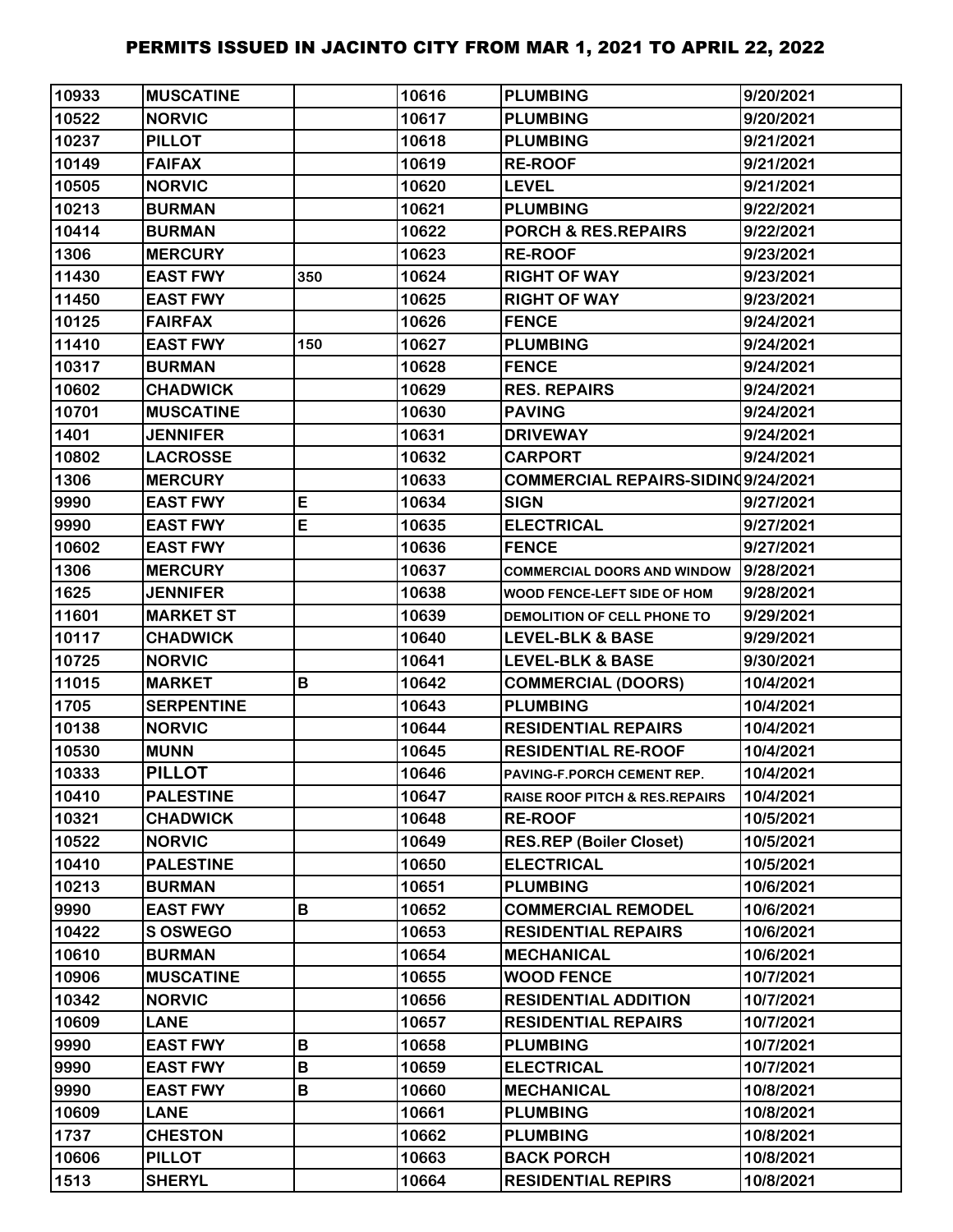| 10150 | <b>PILLOT</b>     |     | 10665 | <b>RESIDENTIAL REPAIR</b>               | 10/11/2021 |
|-------|-------------------|-----|-------|-----------------------------------------|------------|
| 10150 | <b>PILLOT</b>     |     | 10666 | <b>ELECTRICAL</b>                       | 10/11/2021 |
| 10138 | <b>FLAXMAN</b>    |     | 10667 | <b>SOLAR PANELS</b>                     | 10/11/2021 |
| 10138 | <b>FLAXMAN</b>    |     | 10668 | <b>ELECTRICAL</b>                       | 10/11/2021 |
| 10913 | <b>OSWEGO</b>     |     | 10669 | <b>RESIDENTIAL RE-ROOF</b>              | 10/11/2021 |
| 10314 | <b>EAST FWY</b>   | B   | 10670 | <b>ELECTRICAL</b>                       | 10/12/2021 |
| 10337 | <b>PILLOT</b>     |     | 10671 | <b>ELECTRICAL</b>                       | 10/13/2021 |
| 10921 | <b>WIGGINS</b>    |     | 10672 | <b>DEMOLITION</b>                       | 10/13/2021 |
| 10921 | <b>WIGGINS</b>    |     | 10673 | <b>NEW RESIDENTIAL HOME</b>             | 10/13/2021 |
| 10230 | <b>EAST FWY</b>   | 2/3 | 10674 | <b>R.O.W(INSTALL SM</b>                 | 10/14/2021 |
| 10502 | <b>PILLOT</b>     |     | 10675 | <b>REPLACE SIDING</b>                   | 10/14/2021 |
| 10909 | <b>MUSCATINE</b>  |     | 10676 | <b>RESIDENTIAL REPAIR</b>               | 10/14/2021 |
| 10610 | <b>BURMAN</b>     |     | 10677 | <b>ELECTRICAL</b>                       | 10/14/2021 |
| 11410 | <b>EAST FWY</b>   | 150 | 10678 | <b>FIRE PROTECTION</b>                  | 10/15/2021 |
| 10529 | <b>LACROSSE</b>   |     | 10679 | <b>REROOF</b>                           | 10/15/2021 |
| 4202  | <b>FIDELITY</b>   |     | 10680 | <b>SIGN</b>                             | 10/15/2021 |
| 4202  | <b>FIDELITY</b>   |     | 10681 | <b>ELECTRICAL</b>                       | 10/15/2021 |
| 11117 | <b>MARKET</b>     |     | 10682 | <b>FENCE</b>                            | 10/15/2021 |
| 10134 | <b>PALESTINE</b>  |     | 10683 | <b>PLUMBING</b>                         | 10/18/2021 |
| 9990  | <b>EAST FWY</b>   | В   | 10684 | <b>PLUMBING</b>                         | 10/18/2021 |
| 10433 | <b>PALESTINE</b>  |     | 10685 | <b>RE-ROOF ONLY</b>                     | 10/19/2021 |
| 10433 | <b>PALESTINE</b>  |     | 10686 | DRIVEWAY-HAS DIP-GUTTER                 | 10/19/2021 |
| 10525 | <b>BURMAN</b>     |     | 10687 | <b>PLUMBING</b>                         | 10/19/2021 |
| 10214 | <b>PALESTINE</b>  |     | 10688 | <b>LEVEL-SLAB</b>                       | 10/19/2021 |
| 10606 | <b>CHADWICK</b>   |     | 10689 | <b>ACCESSORY BUILDING</b>               | 10/19/2021 |
| 1606  | <b>BELIN</b>      |     | 10690 | <b>PLUMBING</b>                         | 10/19/2021 |
| 1638  | <b>BELIN</b>      |     | 10691 | <b>GRADE/FILL DIRT</b>                  | 10/19/2021 |
| 10149 | <b>FLAXMAN</b>    |     | 10692 | <b>REROOF</b>                           | 10/20/2021 |
| 10912 | <b>EAST FWY</b>   |     | 10693 | <b>WALL SIGN</b>                        | 10/20/2021 |
| 10912 | <b>EAST FWY</b>   |     | 10694 | DOUBLE SIDED SIGN ON POLE 10/20/2021    |            |
| 10149 | <b>FAIRFAX</b>    |     | 10695 | <b>PLUMBING</b>                         | 10/20/2021 |
| 1501  | <b>JENNIFER</b>   |     | 10696 | <b>RESIDENTIAL REPAIRS</b>              | 10/21/2021 |
| 10114 | <b>PALESTINE</b>  |     | 10697 | NEW RESIDENTIAL - BUILDING 10/21/2021   |            |
| 1638  | <b>BELIN</b>      |     | 10698 | <b>WOOD FENCE</b>                       | 10/21/2021 |
| 10909 | <b>MUSCATINE</b>  |     | 10699 | <b>BLOCK &amp; BASE FOUNDATION I</b>    | 10/21/2021 |
| 10522 | <b>FLAXMAN</b>    |     | 10700 | <b>DRIVEWAY</b>                         | 10/21/2021 |
| 10226 | <b>MUNN</b>       |     | 10701 | <b>RESIDENTIAL RE-ROOF</b>              | 10/22/2021 |
| 10125 | <b>RUMAR</b>      |     | 10702 | RESD REP-BTHRM FLRS/SHWR 10/22/2021     |            |
| 10521 | <b>NORVIC</b>     |     | 10703 | <b>ACCESSORY BUILDING-SHED</b>          | 10/25/2021 |
| 10117 | <b>PALESTINE</b>  |     | 10704 | RES.REPAIRS(SIDING, PAINT, F 10/25/2021 |            |
| 10518 | <b>WIGGINS</b>    |     | 10705 | <b>ACCESSORY BUILDING</b>               | 10/25/2021 |
| 10725 | <b>NORVIC</b>     |     | 10706 | <b>PLUMBING</b>                         | 10/25/2021 |
| 10409 | <b>N LACROSSE</b> |     | 10707 | <b>RESIDENTIAL REPAIRS</b>              | 10/26/2021 |
| 10530 | <b>NORVIC</b>     |     | 10708 | <b>REPLACE SIDING</b>                   | 10/26/2021 |
| 1405  | <b>HOLLAND</b>    |     | 10709 | <b>PLUMBING</b>                         | 10/27/2021 |
| 10608 | <b>OSWEGO</b>     |     | 10710 | <b>SOLAR PANELS</b>                     | 10/27/2021 |
| 10608 | <b>OSWEGO</b>     |     | 10711 | <b>ELECTRICAL</b>                       | 10/27/2021 |
| 10333 | <b>MUNN</b>       |     | 10712 | <b>RESIDENTIAL RE-ROOF</b>              | 10/27/2021 |
| 10905 | <b>VERANO</b>     |     | 10713 | <b>PLUMBING</b>                         | 10/28/2021 |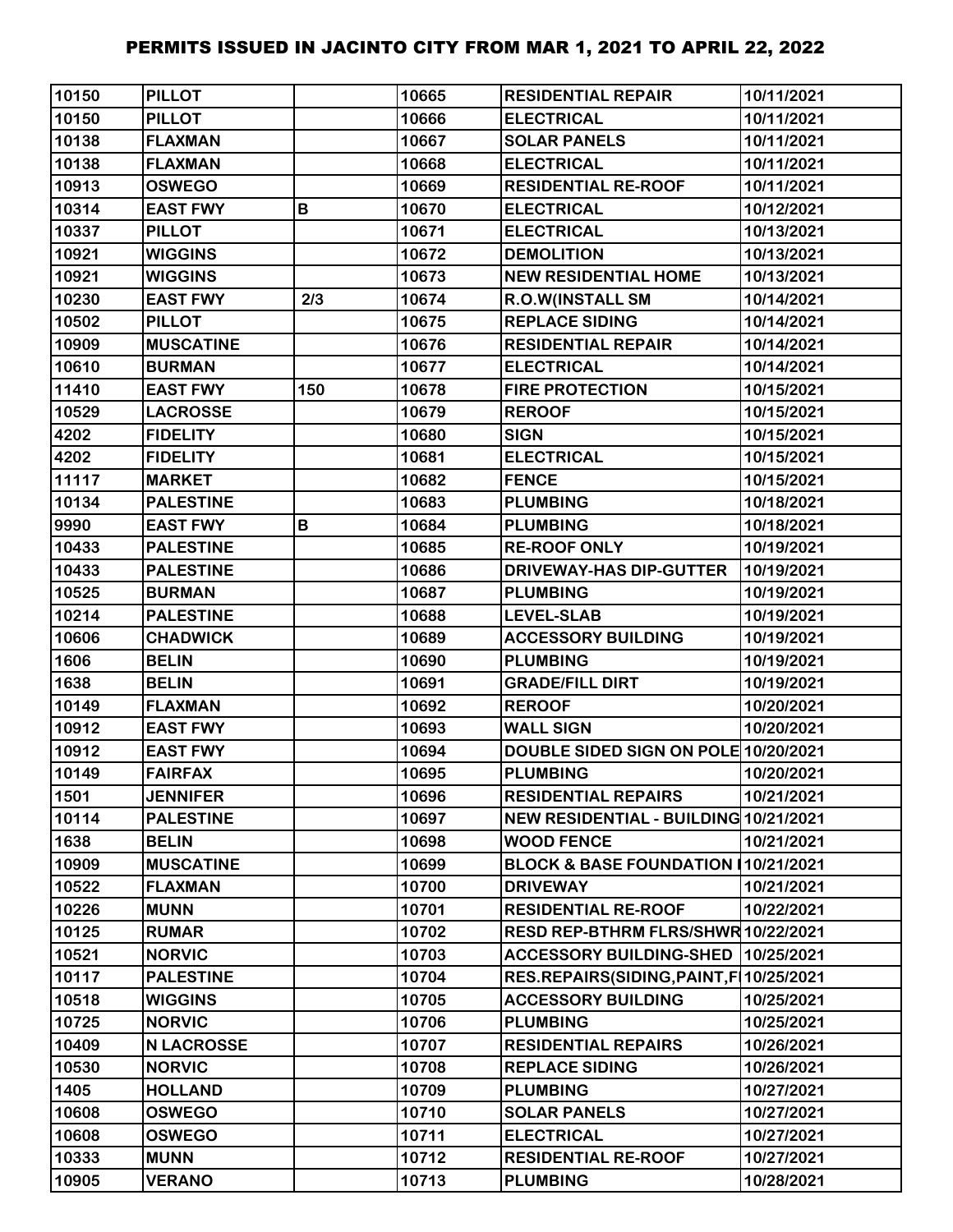| 10433 | <b>PALESTINE</b>    |   | 10714 | <b>ELECTRICAL</b>                          | 10/28/2021 |
|-------|---------------------|---|-------|--------------------------------------------|------------|
| 10237 | <b>PILLOT</b>       |   | 10715 | <b>ELECTRICAL</b>                          | 10/28/2021 |
| 10209 | <b>FLAXMAN</b>      |   | 10716 | <b>RESIDENTIAL RE-ROOF</b>                 | 10/28/2021 |
| 1613  | <b>MERCURY</b>      |   | 10717 | <b>MECHANICAL</b>                          | 10/29/2021 |
| 10114 | <b>PALESTINE</b>    |   | 10718 | <b>PLUMBING</b>                            | 10/29/2021 |
| 11506 | <b>LANE</b>         |   | 10719 | <b>ELECTRICAL</b>                          | 10/29/2021 |
| 10901 | <b>LACROSSE</b>     |   | 10720 | <b>WOOD FENCE 6FT TALL</b>                 | 11/1/2021  |
| 10901 | <b>OSWEGO</b>       |   | 10721 | <b>NEW GARAGE FOUNDATION ONL 11/1/2021</b> |            |
| 1613  | <b>MERCURY</b>      |   | 10722 | <b>DRIVEWAY</b>                            | 11/1/2021  |
| 10334 | <b>FAIRFAX</b>      |   | 10723 | <b>FENCE AND SIDING</b>                    | 11/1/2021  |
| 10345 | <b>FLAXMAN</b>      |   | 10724 | <b>DRIVEWAY</b>                            | 11/1/2021  |
| 10605 | <b>BURMAN</b>       |   | 10725 | <b>REROOF</b>                              | 11/1/2021  |
| 10203 | <b>MARKET</b>       | H | 10726 | <b>ELECTRICAL</b>                          | 11/1/2021  |
| 1529  | <b>JENNIFER</b>     |   | 10727 | <b>PLUMBING</b>                            | 11/2/2021  |
| 10421 | <b>MUSCATINE</b>    |   | 10728 | <b>FOUNDATION REPAIR</b>                   | 11/3/2021  |
| 10118 | <b>MUNN</b>         |   | 10729 | <b>DEMOLITION (GARAGE)</b>                 | 11/3/2021  |
| 10150 | <b>WIGGINS</b>      |   | 10730 | <b>REROOF</b>                              | 11/3/2021  |
| 10202 | <b>WIGGINS</b>      |   | 10732 | <b>RESIDENTIAL RE-ROOF</b>                 | 11/5/2021  |
| 10734 | <b>NORVIC</b>       |   | 10734 | <b>ELECTRICAL</b>                          | 11/5/2021  |
| 10237 | <b>PILLOT</b>       |   | 10735 | <b>MECHANICAL</b>                          | 11/5/2021  |
| 10706 | <b>LACROSSE</b>     |   | 10736 | <b>PLUMBING</b>                            | 11/8/2021  |
| 1726  | <b>BELIN</b>        |   | 10737 | <b>RESIDENTIAL REPAIRS</b>                 | 11/8/2021  |
| 11021 | <b>FLAXMAN</b>      |   | 10738 | <b>REROOF</b>                              | 11/8/2021  |
| 10342 | <b>NORVIC</b>       |   | 10739 | <b>ELECTRICAL</b>                          | 11/8/2021  |
| 10713 | <b>MUSCATINE</b>    |   | 10740 | <b>ELECTRICAL</b>                          | 11/8/2021  |
| 10905 | <b>INVIERNO</b>     |   | 10741 | <b>DEMOLITION</b>                          | 11/8/2021  |
| 10214 | <b>PALESTINE</b>    |   | 10742 | <b>RESIDENTIAL REPAIRS</b>                 | 11/9/2021  |
| 10701 | <b>PILLOT</b>       |   | 10743 | <b>ELECTRICAL</b>                          | 11/9/2021  |
| 10317 | <b>MUNN</b>         |   | 10744 | <b>REROOF</b>                              | 11/9/2021  |
| 1514  | <b>BELIN</b>        |   | 10745 | <b>RESIDENTIAL ADDITION</b>                | 11/10/2021 |
| 10230 | <b>EAST FWY 2/3</b> |   | 10746 | <b>ELECTRICAL</b>                          | 11/10/2021 |
| 10142 | <b>NORVIC</b>       |   | 10747 | <b>PLUMBING - GTO</b>                      | 11/10/2021 |
| 10706 | <b>FLAXMAN</b>      |   | 10748 | <b>SIDING</b>                              | 11/10/2021 |
| 11617 | <b>LORD</b>         |   | 10749 | <b>FENCE (GATE)</b>                        | 11/11/2021 |
| 10634 | <b>CHADWICK</b>     |   | 10750 | <b>ELECTRICAL</b>                          | 11/11/2021 |
| 10743 | <b>NORVIC</b>       |   | 10751 | <b>PLUMBING</b>                            | 11/11/2021 |
| 10401 | <b>FLAXMAN</b>      |   | 10752 | <b>SIDING, WINDOWS &amp; DOORS</b>         | 11/11/2021 |
| 10230 | <b>EAST FWY</b>     |   | 10753 | <b>PLUMBING</b>                            | 11/11/2021 |
| 11420 | <b>LANE</b>         |   | 10754 | <b>ELECTRICAL</b>                          | 11/11/2021 |
| 10345 | <b>N LACROSSE</b>   |   | 10755 | <b>SIDING AND WINDOWS</b>                  | 11/12/2021 |
| 1513  | <b>SHERYL</b>       |   | 10756 | <b>ELECTRICAL</b>                          | 11/12/2021 |
| 11500 | <b>EAST FWY</b>     |   | 10757 | <b>ELECTRICAL - SIGN</b>                   | 11/12/2021 |
| 11500 | <b>EAST FWY</b>     |   | 10758 | SIGN A, B, C & D                           | 11/12/2021 |
| 1708  | <b>KERBY</b>        |   | 10759 | <b>REROOF</b>                              | 11/15/2021 |
| 10705 | <b>MARKET</b>       |   | 10761 | PAVING-PARKING LOT REPAIR 11/15/2021       |            |
| 11519 | <b>MARKET ST</b>    |   | 10762 | <b>PLUMBING</b>                            | 11/15/2021 |
| 10101 | <b>NORVIC</b>       |   | 10763 | <b>REROOF</b>                              | 11/17/2021 |
| 10714 | <b>FLAXMAN</b>      |   | 10764 | <b>ACCESSORY BUIILDING</b>                 | 11/17/2021 |
| 10501 | <b>MUSCATINE</b>    |   | 10765 | REPLACE SHEET METAL ROOF 11/18/2021        |            |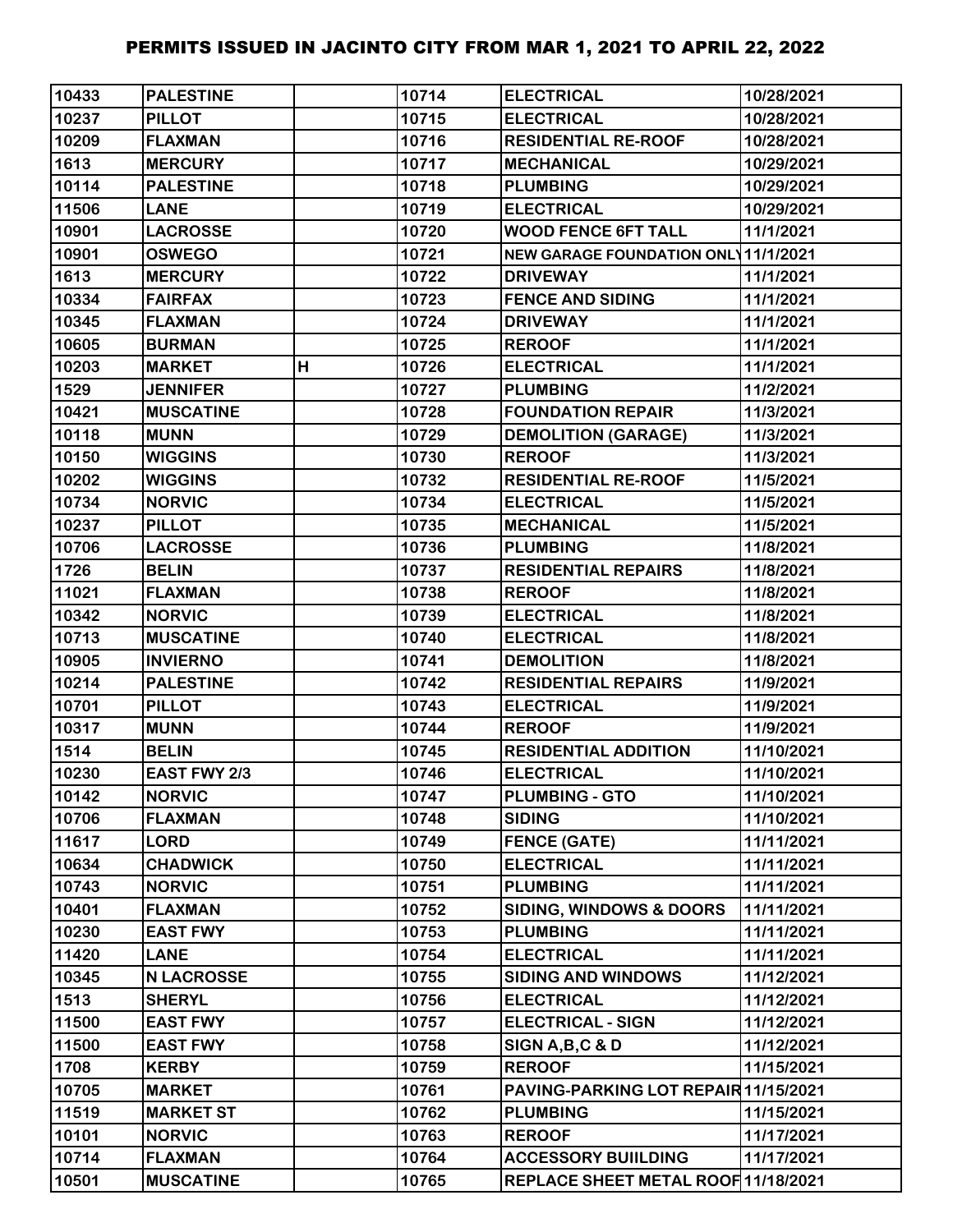| 10512 | <b>MUSCATINE</b> | 10766 | <b>PAVING</b>                            | 11/18/2021 |
|-------|------------------|-------|------------------------------------------|------------|
| 11519 | <b>MARKET ST</b> | 10767 | <b>PLUMBING</b>                          | 11/18/2021 |
| 10142 | <b>PALESTINE</b> | 10768 | <b>CARPORT</b>                           | 11/18/2021 |
| 10409 | N OSWEGO         | 10769 | <b>CARPORT</b>                           | 11/18/2021 |
| 10336 | <b>PALESTINE</b> | 10770 | <b>SIGN</b>                              | 11/19/2021 |
| 1402  | <b>HOLLAND</b>   | 10771 | <b>MECHANICAL</b>                        | 11/19/2021 |
| 1613  | <b>MERCURY</b>   | 10772 | <b>ELECTRICAL</b>                        | 11/19/2021 |
| 11519 | <b>MARKET ST</b> | 10773 | <b>PAVING</b>                            | 11/19/2021 |
| 10921 | <b>WIGGINS</b>   | 10774 | <b>PLUMBING</b>                          | 11/19/2021 |
| 10429 | <b>PALESTINE</b> | 10775 | <b>PAVING</b>                            | 11/19/2021 |
| 11501 | <b>TILIA</b>     | 10776 | RESIDENTIAL ADDITION & REPAIR 11/22/2021 |            |
| 11450 | <b>EAST FWY</b>  | 10777 | NEW LED DIGITAL BILLBOARD 11/22/2021     |            |
| 10832 | <b>LANE</b>      | 10778 | <b>PLUMBING</b>                          | 11/22/2021 |
| 1625  | <b>JENNIFER</b>  | 10779 | <b>PLUMBING</b>                          | 11/22/2021 |
| 10518 | <b>FLAXMAN</b>   | 10780 | <b>REROOF</b>                            | 11/22/2021 |
| 1211  | <b>MERCURY</b>   | 10781 | <b>REPAIR SHED</b>                       | 11/22/2021 |
| 1317  | <b>JENNIFER</b>  | 10782 | <b>REPLACE SIDING</b>                    | 11/22/2021 |
| 10230 | <b>EAST FWY</b>  | 10783 | <b>DEMOLITION</b>                        | 11/23/2021 |
| 10525 | <b>BURMAN</b>    | 10784 | <b>MECHANICAL</b>                        | 11/23/2021 |
| 10525 | <b>BURMAN</b>    | 10785 | <b>ELECTRICAL</b>                        | 11/24/2021 |
| 11216 | <b>MUNN</b>      | 10786 | <b>PLUMBING</b>                          | 11/24/2021 |
| 10230 | <b>EAST FWY</b>  | 10787 | NEW COMMERCIAL - BUILDING11/24/2021      |            |
| 10909 | <b>MUSCATINE</b> | 10788 | <b>RESIDENTIAL RE-ROOF</b>               | 11/24/2021 |
| 10810 | <b>BURMAN</b>    | 10789 | <b>PAVING</b>                            | 11/29/2021 |
| 10101 | <b>FLAXMAN</b>   | 10790 | <b>PLUMBING</b>                          | 11/29/2021 |
| 11020 | <b>MUNN</b>      | 10791 | <b>CARPORT</b>                           | 11/29/2021 |
| 10214 | <b>PALESTINE</b> | 10792 | <b>PLUMBING</b>                          | 11/30/2021 |
| 11216 | <b>MUNN</b>      | 10793 | <b>PLUMBING</b>                          | 12/1/2021  |
| 1506  | <b>CHESTON</b>   | 10794 | <b>ACCESSORY BUILDING</b>                | 12/1/2021  |
| 10233 | <b>MUNN</b>      | 10795 | <b>ACCESSORY BUILDING</b>                | 12/2/2021  |
| 10934 | <b>EAST FWY</b>  | 10796 | <b>SIGN</b>                              | 12/3/2021  |
| 10934 | <b>EAST FWY</b>  | 10797 | <b>ELECTRICAL</b>                        | 12/3/2021  |
| 10934 | <b>VERANO</b>    | 10798 | <b>DEMOLITION</b>                        | 12/6/2021  |
| 10214 | <b>PALESTINE</b> | 10799 | <b>ELECTRICAL</b>                        | 12/6/2021  |
| 11016 | <b>MUNN</b>      | 10800 | <b>RESIDENTIAL REPAIRS &amp; LEV</b>     | 12/6/2021  |
| 1301  | <b>JENNIFER</b>  | 10801 | <b>REROOF</b>                            | 12/7/2021  |
| 1402  | <b>HOLLAND</b>   | 10802 | <b>FENCE-IRON BAR</b>                    | 12/7/2021  |
| 10826 | <b>MUSCATINE</b> | 10803 | <b>REPLACE STUCCO SIDING</b>             | 12/8/2021  |
| 10509 | <b>MUNN</b>      | 10804 | ACCESSORY BUILDING (SHED) 12/8/2021      |            |
| 10802 | <b>MUSCATINE</b> | 10805 | <b>FENCE-IRON BAR</b>                    | 12/9/2021  |
| 1734  | <b>BELIN</b>     | 10806 | <b>FENCE</b>                             | 12/9/2021  |
| 10230 | <b>EAST FWY</b>  | 10807 | UNDERGROUND STORAGE TANK 12/9/2021       |            |
| 1705  | <b>CASPERSON</b> | 10808 | <b>REROOF</b>                            | 12/9/2021  |
| 10909 | <b>MUSCATINE</b> | 10809 | <b>DRIVEWAY</b>                          | 12/9/2021  |
| 10921 | <b>WIGGINS</b>   | 10810 | <b>MECHANICAL</b>                        | 12/13/2021 |
| 10729 | <b>PILLOT</b>    | 10811 | <b>ELECTRICAL</b>                        | 12/13/2021 |
| 935   | <b>MERCURY</b>   | 10812 | <b>ELECTRICAL</b>                        | 12/14/2021 |
| 10921 | <b>WIGGINS</b>   | 10813 | <b>PLUMBING</b>                          | 12/14/2021 |
| 10325 | <b>MARKET C</b>  | 10814 | <b>MECHANICAL</b>                        | 12/14/2021 |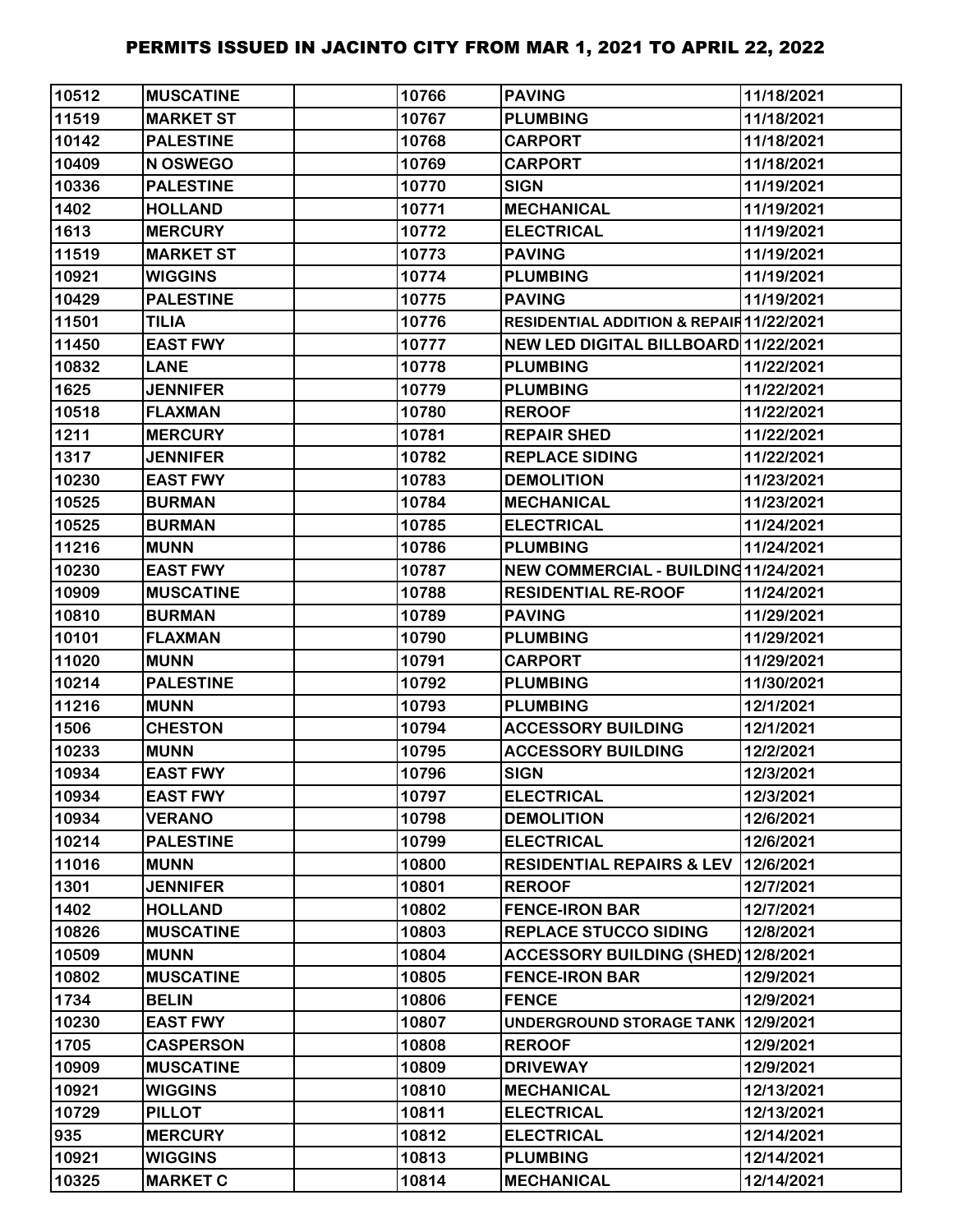| 10821 | <b>MUSCATINE</b>  | 10815 | <b>PLUMBING</b>                    | 12/14/2021 |
|-------|-------------------|-------|------------------------------------|------------|
| 10114 | <b>PALESTINE</b>  | 10816 | <b>ELECTRICAL</b>                  | 12/14/2021 |
| 10921 | <b>WIGGINS</b>    | 10817 | <b>ELECTRICAL</b>                  | 12/15/2021 |
| 10729 | <b>PILLOT</b>     | 10818 | <b>REPLACE WINDOW,</b>             | 12/15/2021 |
| 10237 | <b>PILLOT</b>     | 10819 | <b>DRIVEWAY AND PA</b>             | 12/15/2021 |
| 10633 | <b>FLAXMAN</b>    | 10820 | <b>NEW RESIDENTIAL HOUSE</b>       | 12/15/2021 |
| 10502 | <b>PALESTINE</b>  | 10821 | <b>FENCE</b>                       | 12/15/2021 |
| 1405  | <b>HOLLAND</b>    | 10822 | <b>FIRE PROTECTION</b>             | 12/16/2021 |
| 10114 | <b>PALESTINE</b>  | 10823 | <b>MECHANICAL</b>                  | 12/16/2021 |
| 10138 | <b>PILLOT</b>     | 10824 | <b>ACCESSORY BUILDING</b>          | 12/16/2021 |
| 10317 | <b>MUNN</b>       | 10825 | REPLACE WINDOWS & PAVING12/20/2021 |            |
| 10434 | <b>PILLOT</b>     | 10826 | <b>NEW MAIL BOX</b>                | 12/21/2021 |
| 10142 | <b>NORVIC</b>     | 10827 | <b>FOUNDATION REPAIR</b>           | 12/22/2021 |
| 11509 | <b>FLAXMAN</b>    | 10828 | <b>RESIDENTIAL REMODEL</b>         | 12/22/2021 |
| 1430  | <b>HORATIO</b>    | 10829 | <b>PLUMBING</b>                    | 12/27/2021 |
| 10122 | <b>WIGGINS</b>    | 10830 | <b>REPLACE SIDING</b>              | 12/28/2021 |
| 10608 | <b>OSWEGO</b>     | 10831 | <b>DRIVEWAY</b>                    | 12/28/2021 |
| 10230 | <b>EAST FWY</b>   | 10832 | <b>PLUMBING</b>                    | 12/28/2021 |
| 1301  | <b>JENNIFER</b>   | 10833 | <b>ACCESSORY BUILDING</b>          | 12/28/2021 |
| 1713  | <b>HOLLAND</b>    | 10834 | <b>ACCESSORY BLDG- (C</b>          | 12/29/2021 |
| 10317 | <b>WIGGINS</b>    | 10835 | <b>ELECTRICAL</b>                  | 12/29/2021 |
| 10912 | <b>EAST FWY</b>   | 10836 | <b>COMMERCIAL REMODEL</b>          | 12/29/2021 |
| 10101 | <b>PILLOT</b>     | 10837 | <b>ELECTRICAL</b>                  | 12/29/2021 |
| 10410 | N OSWEGO          | 10838 | CARPORT-METAL/GALV                 | 12/30/2021 |
| 10230 | <b>EAST FWY</b>   | 10839 | <b>ELECTRICAL</b>                  | 1/3/2022   |
| 10137 | <b>RUMAR</b>      | 10840 | PAVING(ON PREMISES SIDEWALK        | 1/3/2022   |
| 11509 | <b>FLAXMAN</b>    | 10841 | <b>PLUMBING</b>                    | 1/3/2022   |
| 10101 | <b>PILLOT</b>     | 10842 | <b>MECHANICAL</b>                  | 1/3/2022   |
| 10429 | <b>WIGGINS</b>    | 10843 | <b>ELECTRICAL</b>                  | 1/4/2022   |
| 1529  | <b>JENNIFER</b>   | 10844 | <b>PAVING</b>                      | 1/4/2022   |
| 10714 | <b>FLAXMAN</b>    | 10845 | <b>PAVING</b>                      | 1/5/2022   |
| 10214 | <b>PALESTINE</b>  | 10846 | <b>PLUMBING</b>                    | 1/5/2022   |
| 10608 | <b>OSWEGO</b>     | 10847 | <b>RESIDENTIAL-REMODEL(S</b>       | 1/5/2022   |
| 10608 | <b>OSWEGO</b>     | 10848 | <b>ELECTRICAL FOR SOLAR</b>        | 1/5/2022   |
| 10906 | <b>FLAXMAN</b>    | 10849 | <b>RES.-REM(FOUNDATION-FUTURE</b>  | 1/5/2022   |
| 1423  | KERBEY 1/2        | 10850 | <b>ELECTRICAL</b>                  | 1/5/2022   |
| 10809 | <b>MUSCATINE</b>  | 10851 | <b>DRIVEWAY</b>                    | 1/5/2022   |
| 10305 | <b>FLAXMAN</b>    | 10852 | <b>FENCE</b>                       | 1/5/2022   |
| 10142 | <b>NORVIC</b>     | 10853 | <b>RESIDENTIAL REPAIRS</b>         | 1/5/2022   |
| 10814 | <b>LACROSSE</b>   | 10854 | <b>RESIDENTIAL - REMODEL</b>       | 1/6/2022   |
| 1402  | <b>HOLLAND</b>    | 10855 | <b>NEW COMMERCIAL - BUILDING R</b> | 1/10/2022  |
| 1421  | <b>SERPENTINE</b> | 10856 | RES.REP.(RELEVEL A FLOOR/NE        | 1/11/2022  |
| 10717 | <b>PILLOT</b>     | 10857 | RES.REPAIRS(SIDING&WINDOWS)        | 1/11/2022  |
| 11519 | <b>MARKET ST</b>  | 10858 | FIRE PROTECTION(FIRE ALARM)        | 1/11/2022  |
| 11505 | <b>SEAGRAM</b>    | 10859 | <b>RESIDENTIAL - REMODEL</b>       | 1/11/2022  |
| 11509 | <b>FLAXMAN</b>    | 10860 | <b>ELECTRICAL</b>                  | 1/11/2022  |
| 10912 | <b>EAST FWY</b>   | 10861 | <b>PLUMBING</b>                    | 1/11/2022  |
| 1501  | <b>JENNIFER</b>   | 10862 | <b>ELECTRICAL</b>                  | 1/12/2022  |
| 10230 | <b>EAST FWY</b>   | 10863 | <b>MECHANICAL</b>                  | 1/12/2022  |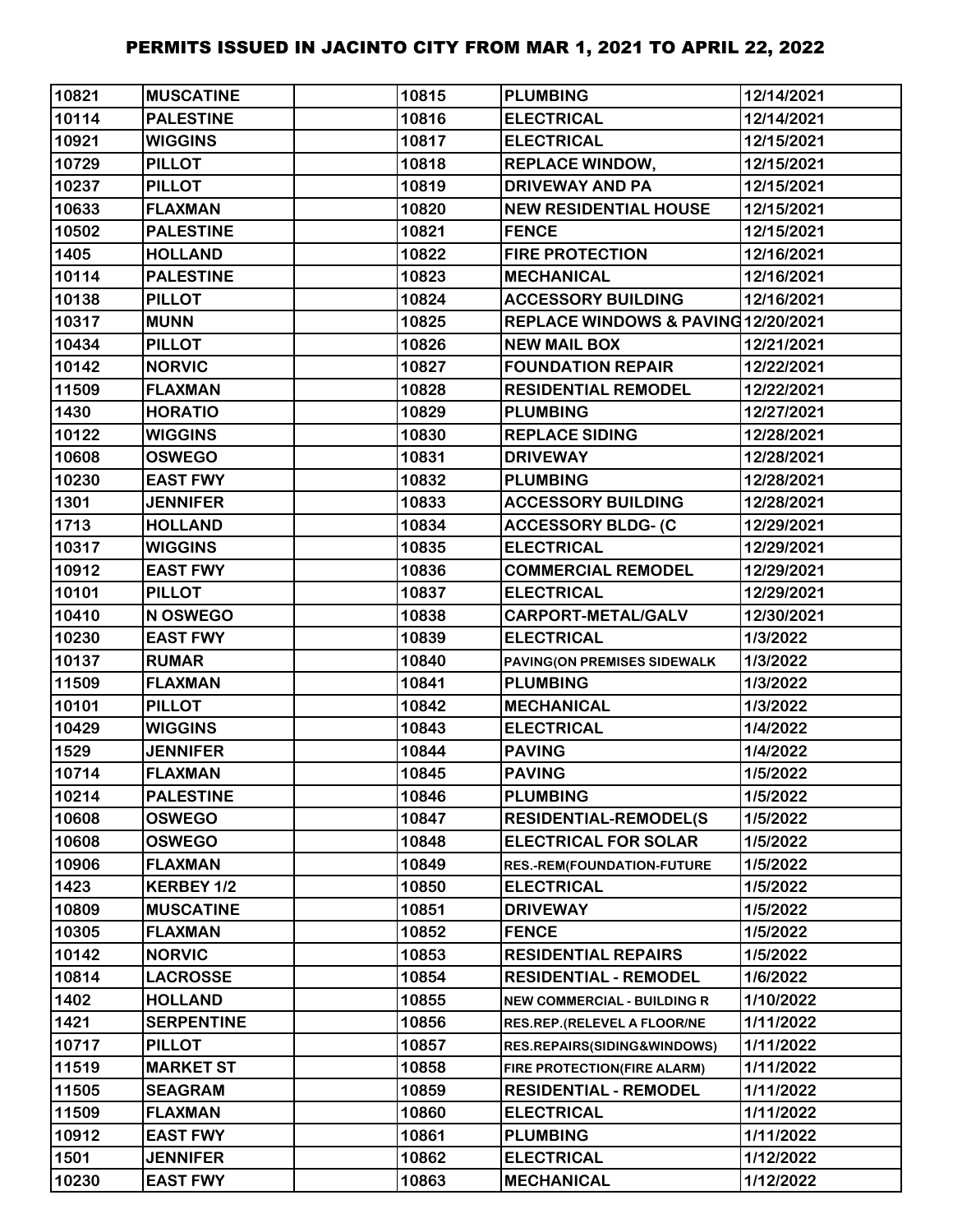| 10230 | <b>EAST FWY</b>  |   | 10864 | <b>REFRIGERATION</b>                           | 1/12/2022 |
|-------|------------------|---|-------|------------------------------------------------|-----------|
| 10521 | <b>FAIRFAX</b>   |   | 10865 | <b>ELECTRICAL</b>                              | 1/13/2022 |
| 10324 | <b>PALESTINE</b> |   | 10866 | <b>SIGN</b>                                    | 1/14/2022 |
| 10101 | <b>PILLOT</b>    |   | 10867 | <b>PLUMBING</b>                                | 1/14/2022 |
| 10417 | <b>FLAXMAN</b>   |   | 10868 | <b>RESIDENTIAL REPAIRS</b>                     | 1/14/2022 |
| 10912 | <b>EAST FWY</b>  |   | 10869 | <b>ELECTRICAL</b>                              | 1/18/2022 |
| 11509 | <b>FLAXMAN</b>   |   | 10870 | <b>MECHANICAL</b>                              | 1/18/2022 |
| 10714 | <b>PILLOT</b>    |   | 10871 | <b>ELECTRICAL</b>                              | 1/19/2022 |
| 11105 | <b>OSWEGO</b>    |   | 10872 | RESIDENTIAL REPAIRS(REROOF&SIDING)             | 1/19/2022 |
| 10405 | <b>BURMAN</b>    |   | 10873 | <b>ACCESSORY BLDG</b>                          | 1/20/2022 |
| 11006 | <b>WIGGINS</b>   |   | 10874 | <b>SOLAR PANELS</b>                            | 1/20/2022 |
| 11006 | <b>WIGGINS</b>   |   | 10875 | <b>ELECTRICAL</b>                              | 1/20/2022 |
| 10619 | <b>LACROSSE</b>  |   | 10876 | <b>SOLAR PANELS</b>                            | 1/20/2022 |
| 10619 | <b>LACROSSE</b>  |   | 10877 | <b>ELECTRICAL</b>                              | 1/20/2022 |
| 10413 | <b>OSWEGO</b>    | N | 10878 | <b>RESIDENTIAL REPAIRS</b>                     | 1/20/2022 |
| 10611 | <b>LACROSSE</b>  |   | 10879 | <b>RESIDENTIAL REPAIRS &amp; RER01/21/2022</b> |           |
| 10230 | <b>EAST FWY</b>  |   | 10880 | <b>DOUBLE SIDED SIGN</b>                       | 1/21/2022 |
| 11110 | <b>VERANO</b>    |   | 10881 | <b>DRIVEWAY</b>                                | 1/21/2022 |
| 1514  | <b>BELIN</b>     |   | 10882 | <b>PLUMBING</b>                                | 1/21/2022 |
| 10230 | <b>EAST FWY</b>  |   | 10883 | <b>DRIVEWAY</b>                                | 1/21/2022 |
| 10230 | <b>EATS FWY</b>  |   | 10884 | <b>ELECTRICAL</b>                              | 1/21/2022 |
| 10121 | <b>WIGGINS</b>   |   | 10885 | <b>PLUMBING</b>                                | 1/24/2022 |
| 1501  | <b>JENNIFER</b>  |   | 10886 | <b>MECHANICAL</b>                              | 1/24/2022 |
| 10611 | <b>PALESTINE</b> |   | 10887 | REROOF(PATIOCOVERMETAL/SKYLIGHTS)              | 1/24/2022 |
| 11010 | <b>VERANO</b>    |   | 10888 | <b>RESIDENTIAL ADDITION</b>                    | 1/25/2022 |
| 10810 | <b>BURMAN</b>    |   | 10889 | <b>RE-ROOF</b>                                 | 1/26/2022 |
| 11505 | <b>SEAGRAM</b>   |   | 10890 | <b>ELECTRICAL</b>                              | 1/26/2022 |
| 10510 | <b>LACROSSE</b>  |   | 10891 | <b>RESIDENTIAL REPAIRS</b>                     | 1/27/2022 |
| 10201 | <b>MUNN</b>      |   | 10892 | <b>PLUMBING</b>                                | 1/27/2022 |
| 10609 | <b>NORVIC</b>    |   | 10893 | <b>WOOD FENCE</b>                              | 1/27/2022 |
| 10150 | <b>MUNN</b>      |   | 10894 | <b>RESIDENTIAL -RE-ROOF</b>                    | 1/31/2022 |
| 1226  | <b>MERCURY</b>   |   | 10895 | <b>PLUMBING</b>                                | 1/31/2022 |
| 10422 | <b>SLACROSSE</b> |   | 10896 | <b>FENCE</b>                                   | 2/1/2022  |
| 1622  | <b>CHESTON</b>   |   | 10897 | <b>RESIDENTIAL ADDITION</b>                    | 2/1/2022  |
| 1622  | <b>CHESTON</b>   |   | 10898 | <b>PLUMBING</b>                                | 2/1/2022  |
| 10421 | S OSWEGO         |   | 10899 | <b>SOLAR PANELS</b>                            | 2/2/2022  |
| 10421 | <b>S OSWEGO</b>  |   | 10900 | <b>ELECTRICAL</b>                              | 2/2/2022  |
| 11402 | <b>MUNN</b>      |   | 10901 | <b>PLUMBING</b>                                | 2/2/2022  |
| 10729 | <b>PILLOT</b>    |   | 10902 | <b>MECHANICAL</b>                              | 2/2/2022  |
| 10325 | <b>SLACROSSE</b> |   | 10903 | <b>RESIDENTIAL REPAIRS</b>                     | 2/3/2022  |
| 10611 | <b>PALESTINE</b> |   | 10904 | <b>PLUMBING</b>                                | 2/3/2022  |
| 10137 | <b>RUMAR</b>     |   | 10905 | <b>FENCE</b>                                   | 2/3/2022  |
| 10902 | <b>LANE</b>      |   | 10906 | <b>DRIVEWAY/PAVING</b>                         | 2/4/2022  |
| 10222 | <b>NORVIC</b>    |   | 10907 | <b>PLUMBING</b>                                | 2/8/2022  |
| 10414 | <b>NORVIC</b>    |   | 10908 | <b>PAVING</b>                                  | 2/8/2022  |
| 10222 | <b>MUNN</b>      |   | 10909 | <b>FENCE</b>                                   | 2/9/2022  |
| 11605 | <b>FLAXMAN</b>   |   | 10910 | <b>RESIDENTIAL RE-ROOF</b>                     | 2/9/2022  |
| 10138 | <b>NORVIC</b>    |   | 10911 | <b>PLUMBING</b>                                | 2/9/2022  |
| 11010 | <b>VERANO</b>    |   | 10912 | <b>DRIVEWAY</b>                                | 2/10/2022 |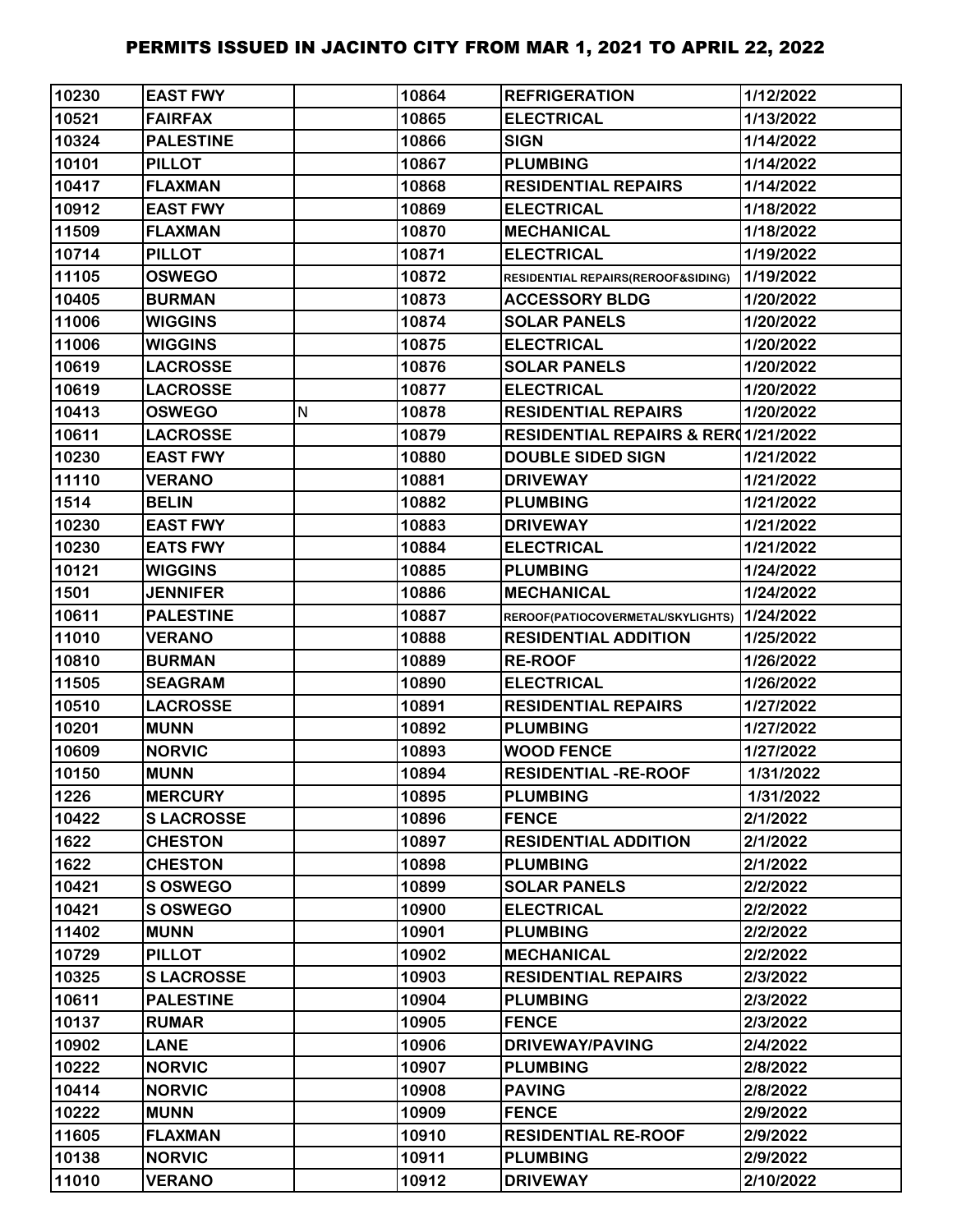| 10333 | <b>N LACROSSE</b> |     | 10913 | <b>RESIDENTIAL RE-ROOF</b>         | 2/11/2022 |
|-------|-------------------|-----|-------|------------------------------------|-----------|
| 11505 | <b>OGLESBY</b>    |     | 10914 | <b>PLUMBING</b>                    | 2/14/2022 |
| 10230 | <b>FAIRFAX</b>    |     | 10915 | PLUMBING-GAS GENERATOR   2/14/2022 |           |
| 10414 | <b>SLACROSSE</b>  |     | 10916 | <b>ELECTRICAL</b>                  | 2/14/2022 |
| 1306  | <b>MERCURY</b>    |     | 10917 | <b>6FT TALL WOOD FENCE</b>         | 2/14/2022 |
| 11501 | <b>TILIA</b>      |     | 10918 | <b>PLUMBING</b>                    | 2/15/2022 |
| 1105  | <b>FLINT</b>      |     | 10919 | <b>ELECTRICAL</b>                  | 2/15/2022 |
| 10142 | <b>NORVIC</b>     |     | 10920 | <b>ELECTRICAL</b>                  | 2/16/2022 |
| 10237 | <b>MARKET</b>     |     | 10921 | <b>ELECTRICAL</b>                  | 2/16/2022 |
| 10142 | <b>NORVIC</b>     |     | 10922 | <b>MECHANICAL</b>                  | 2/17/2022 |
| 10714 | <b>PILLOT</b>     |     | 10923 | <b>ELECTRICAL</b>                  | 2/17/2022 |
| 10714 | <b>PILLOT</b>     |     | 10924 | <b>SOLAR PANEL</b>                 | 2/17/2022 |
| 11018 | <b>OSWEGO</b>     |     | 10925 | <b>RESIDENTIAL RE-ROOF</b>         | 2/17/2022 |
| 1312  | <b>MERCURY</b>    |     | 10926 | <b>RESIDENTIAL REPAIRS</b>         | 2/18/2022 |
| 10142 | <b>NORVIC</b>     |     | 10927 | <b>PLUMBING</b>                    | 2/18/2022 |
| 10325 | <b>SLACROSSE</b>  |     | 10928 | <b>ELECTRICAL</b>                  | 2/18/2022 |
| 10810 | <b>OSWEGO</b>     |     | 10929 | <b>WHOLE HOUSE GENERATOR</b>       | 2/21/2022 |
| 10810 | <b>OSWEGO</b>     |     | 10930 | <b>PLUMBING</b>                    | 2/21/2022 |
| 10810 | <b>OSWEGO</b>     |     | 10931 | <b>ELECTRICAL</b>                  | 2/21/2022 |
| 10126 | <b>NORVIC</b>     |     | 10932 | <b>RES REPAIRS(SHEETROCK)</b>      | 2/21/2022 |
| 10237 | <b>LANE</b>       |     | 10933 | <b>PLUMBING</b>                    | 2/22/2022 |
| 10912 | <b>EAST FWY</b>   |     | 10934 | <b>MECHANICAL</b>                  | 2/23/2022 |
| 1312  | <b>MERCURY</b>    |     | 10935 | <b>ELECTRICAL</b>                  | 2/23/2022 |
| 11502 | <b>CELTIS</b>     |     | 10936 | <b>PLUMBING</b>                    | 2/23/2022 |
| 11009 | <b>WIGGINS</b>    |     | 10937 | <b>PLUMBING</b>                    | 2/23/2022 |
| 11430 | <b>EAST FWY</b>   | 360 | 10938 | <b>COMMERCIAL REMODEL</b>          | 2/24/2022 |
| 11209 | <b>OSWEGO</b>     |     | 10939 | <b>FENCE</b>                       | 2/24/2022 |
| 10633 | <b>FLAXMAN</b>    |     | 10940 | <b>PLUMBING</b>                    | 2/24/2022 |
| 1405  | <b>HOLLAND</b>    |     | 10941 | <b>FIRE PROTECTION ALARM</b>       | 2/28/2022 |
| 11211 | <b>MUNN</b>       |     | 10942 | <b>CARPORT</b>                     | 3/2/2022  |
| 11501 | <b>TILIA</b>      |     | 10943 | <b>MECHANICAL</b>                  | 3/2/2022  |
| 10718 | <b>NORVIC</b>     |     | 10944 | <b>REROOF</b>                      | 3/3/2022  |
| 10633 | <b>FLAXMAN</b>    |     | 10945 | <b>ELECTRICAL</b>                  | 3/3/2022  |
| 10714 | <b>OSWEGO</b>     |     | 10946 | <b>REROOF</b>                      | 3/3/2022  |
| 1310  | <b>CHESTON</b>    |     | 10947 | <b>RESIDENTIAL RE-ROOF</b>         | 3/3/2022  |
| 10205 | <b>NORVIC</b>     |     | 10948 | <b>FENCE-CHAINLINK</b>             | 3/3/2022  |
| 10603 | <b>LACROSSE</b>   |     | 10949 | <b>DRIVEWAY</b>                    | 3/4/2022  |
| 1310  | <b>CHESTON</b>    |     | 10950 | <b>WOOD CARPORT</b>                | 3/4/2022  |
| 11519 | <b>MARKET ST</b>  |     | 10951 | SIGN 2 WALL & 2 POLE               | 3/8/2022  |
| 11519 | <b>MARKET ST</b>  |     | 10952 | <b>ELECTRICAL SIGN</b>             | 3/8/2022  |
| 10630 | <b>FLAXMAN</b>    |     | 10953 | <b>MECHANICAL</b>                  | 3/8/2022  |
| 1501  | <b>JENNIFER</b>   |     | 10954 | <b>PLUMBING</b>                    | 3/9/2022  |
| 1317  | <b>MERCURY</b>    |     | 10955 | <b>PEDESTRIAN RAMP</b>             | 3/9/2022  |
| 11430 | <b>EAST FWY</b>   | 350 | 10956 | <b>ELECTRICAL</b>                  | 3/9/2022  |
| 1002  | <b>HOLLAND ST</b> |     | 10957 | <b>COMMERCIAL REMODEL</b>          | 3/9/2022  |
| 10222 | <b>BURMAN</b>     |     | 10959 | RESREM(M.SUITE&GARAGE              | 3/10/2022 |
| 10609 | <b>FAIRFAX</b>    |     | 10960 | <b>PAVING FOR EXISTING</b>         | 3/10/2022 |
| 11450 | <b>EAST FWY</b>   |     | 10961 | <b>COMMERCIAL RE-ROOF</b>          | 3/10/2022 |
| 11117 | <b>OSWEGO</b>     |     | 10962 | LEVEL-BLK/BASE                     | 3/10/2022 |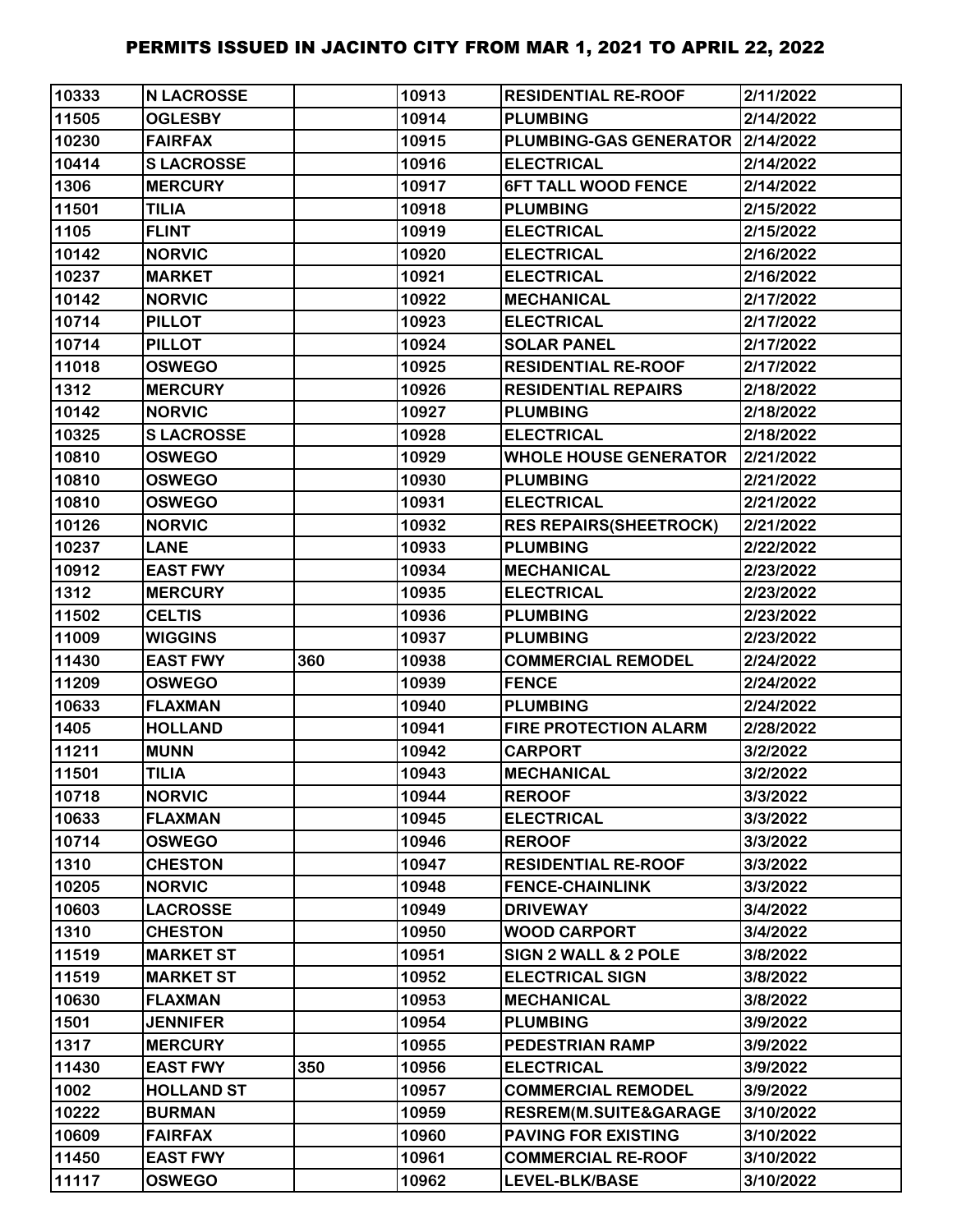| 10934        | <b>VERANO</b>                        |     | 10963          | <b>FENCE</b>                             | 3/10/2022            |
|--------------|--------------------------------------|-----|----------------|------------------------------------------|----------------------|
| 10117        | <b>FLAXMAN</b>                       |     | 10964          | <b>RES.REPAIR FOR FRONT PORCH</b>        | 3/11/2022            |
| 10341        | S OSWEGO                             |     | 10965          | <b>DRIVEWAY</b>                          | 3/15/2022            |
| 11121        | <b>MARKET</b>                        |     | 10966          | <b>COMMERCIAL REPAIRS</b>                | 3/14/2022            |
| 11430        | <b>EAST FWY</b>                      | 360 | 10967          | <b>PLUMBING</b>                          | 3/15/2022            |
| 10110        | <b>MUNN</b>                          |     | 10968          | <b>RESIDENTIAL RE-ROOF</b>               | 3/15/2022            |
| 10145        | <b>FLAXMAN</b>                       |     | 10969          | <b>WOODEN CARPORT</b>                    | 3/16/2022            |
| 10934        | <b>VERANO</b>                        |     | 10970          | <b>PLUMBING</b>                          | 3/16/2022            |
| 1725         | <b>HOLLAND</b>                       |     | 10971          | <b>FENCE</b>                             | 3/17/2022            |
| 10106        | <b>MUNN</b>                          |     | 10972          | <b>RESIDENTIAL-RE-ROOF</b>               | 3/18/2022            |
| 11501        | <b>TILIA</b>                         |     | 10973          | <b>ELECTRICAL</b>                        | 3/18/2022            |
| 11610        | <b>OGLESBY</b>                       |     | 10974          | <b>RESIDENTIAL REPAIRS</b>               | 3/18/2022            |
| 11117        | <b>OSWEGO</b>                        |     | 10975          | <b>RESIDENTIAL REPAIRS</b>               | 3/21/2022            |
| 10241        | <b>LANE</b>                          |     | 10976          | <b>RESIDENTIAL REPAIRS</b>               | 3/21/2022            |
| 10502        | <b>PILLOT</b>                        |     | 10977          | <b>MAIL BOX</b>                          | 3/22/2022            |
| 10129        | <b>PALESTINE</b>                     |     | 10978          | <b>REROOF</b>                            | 3/22/2022            |
| 10729        | <b>PILLOT</b>                        |     | 10979          | <b>ELECTRICAL</b>                        | 3/23/2022            |
| 1421         | <b>SERPENTINE</b>                    |     | 10980          | <b>DRIVEWAY</b>                          | 3/22/2022            |
| 11113        | <b>INVIERNO</b>                      |     | 10981          | <b>SOLAR PANNEL</b>                      | 3/23/2022            |
| 11113        | <b>INVIERNO</b>                      |     | 10982          | <b>ELECTRICAL</b>                        | 3/23/2022            |
| 10214        | <b>PALESTINE</b>                     |     | 10983          | <b>FENCE</b>                             | 3/23/2022            |
| 11117        | <b>OSWEGO</b>                        |     | 10984          | <b>RESIDENTIAL - REMODEL</b>             | 3/24/2022            |
|              | <b>BACA</b>                          |     | 10985          | <b>RIGHT OF WAY</b>                      | 3/24/2022            |
| 10330        | <b>BURMAN</b>                        |     | 10986          | <b>REROOF</b>                            | 3/24/2022            |
|              |                                      |     |                |                                          |                      |
| 10342        | <b>N LACROSSE</b>                    |     | 10987          | <b>DRIVEWAY &amp; PAVING</b>             | 3/24/2022            |
| 11430        | <b>EAST FWY</b>                      | 360 | 10988          | <b>MECHANICAL</b>                        | 3/25/2022            |
| 10201        | <b>MUNN</b>                          |     | 10989          | <b>FOUNDATION REPAIR</b>                 | 3/25/2022            |
| 10502        | <b>LACROSSE</b>                      |     | 10990          | <b>RESIDENTIAL REPAIRS</b>               | 3/25/2022            |
| 10506        | <b>LACROSSE</b>                      |     | 10991          | <b>RESIDENTIAL REPAIRS</b>               | 3/25/2022            |
| 10222        | <b>BURMAN</b>                        |     | 10992          | <b>ELECTRICAL</b>                        | 3/28/2022            |
| 10937        | <b>VERANO</b>                        |     | 10993          | <b>PLUMBING</b>                          | 3/29/2022            |
| 11434        | <b>MUNN</b>                          |     | 10994          | <b>DEMOLITION-BACK LAUNDRY</b>           | 3/29/2022            |
| 10222        | <b>BURMAN</b>                        |     | 10995          | <b>PLUMBING</b>                          | 3/29/2022            |
| 11010        | <b>VERANO</b>                        |     | 10996          | <b>ELECTRICAL</b>                        | 3/30/2022            |
| 10133        | <b>MUNN</b>                          |     | 10997          | <b>ACCESSORY BUILDING-STOR</b>           | 3/30/2022            |
| 1301         | <b>HORATIO</b>                       |     | 10998          | <b>FENCE-WOOD &amp; IRON</b>             | 3/30/2022            |
| 1711         | <b>KERBEY</b>                        |     | 10999          | <b>RESIDENTIAL ADDITION</b>              | 3/31/2022            |
| 1405         | <b>HOLLAND</b>                       |     | 11000          | <b>ELECTRICAL</b>                        | 3/31/2022            |
| 11502        | <b>CELTIS</b>                        |     | 11001          | <b>RESIDENTIAL REPAIRS</b>               | 3/31/2022            |
| 10518        | <b>LACROSSE</b>                      |     | 11002          | <b>RESIDENTIAL ADDITION</b>              | 4/1/2022             |
| 11213        | <b>OSWEGO</b>                        |     | 11003          | <b>RESIDENITAL REPAIRS</b>               | 4/1/2022             |
| 10625        | <b>FLAXMAN</b>                       |     | 11004          | NEW RESIDENTIAL - BUILDING 4/4/2022      |                      |
| 11008        | <b>MUNN</b>                          |     | 11005          | <b>PLUMBING</b>                          | 4/4/2022             |
| 1626         | <b>JENNIFER</b>                      |     | 11006          | <b>REPAIR BACK WOODEN FENC14/4/2022</b>  |                      |
| 1438         | <b>BELIN</b>                         |     | 11007          | <b>RESD. REPAIRS - WINDOW</b>            | 4/4/2022             |
| 10230        | <b>EAST FWY</b>                      |     | 11008          | <b>MECHANICAL</b>                        | 4/4/2022             |
| 11505        | <b>TILIA</b>                         |     | 11009          | <b>PLUMBING</b>                          | 4/6/2022             |
| 1718<br>1718 | <b>CASPERSON</b><br><b>CASPERSON</b> |     | 11010<br>11011 | <b>SOLAR PANELS</b><br><b>ELECTRICAL</b> | 4/6/2022<br>4/6/2022 |